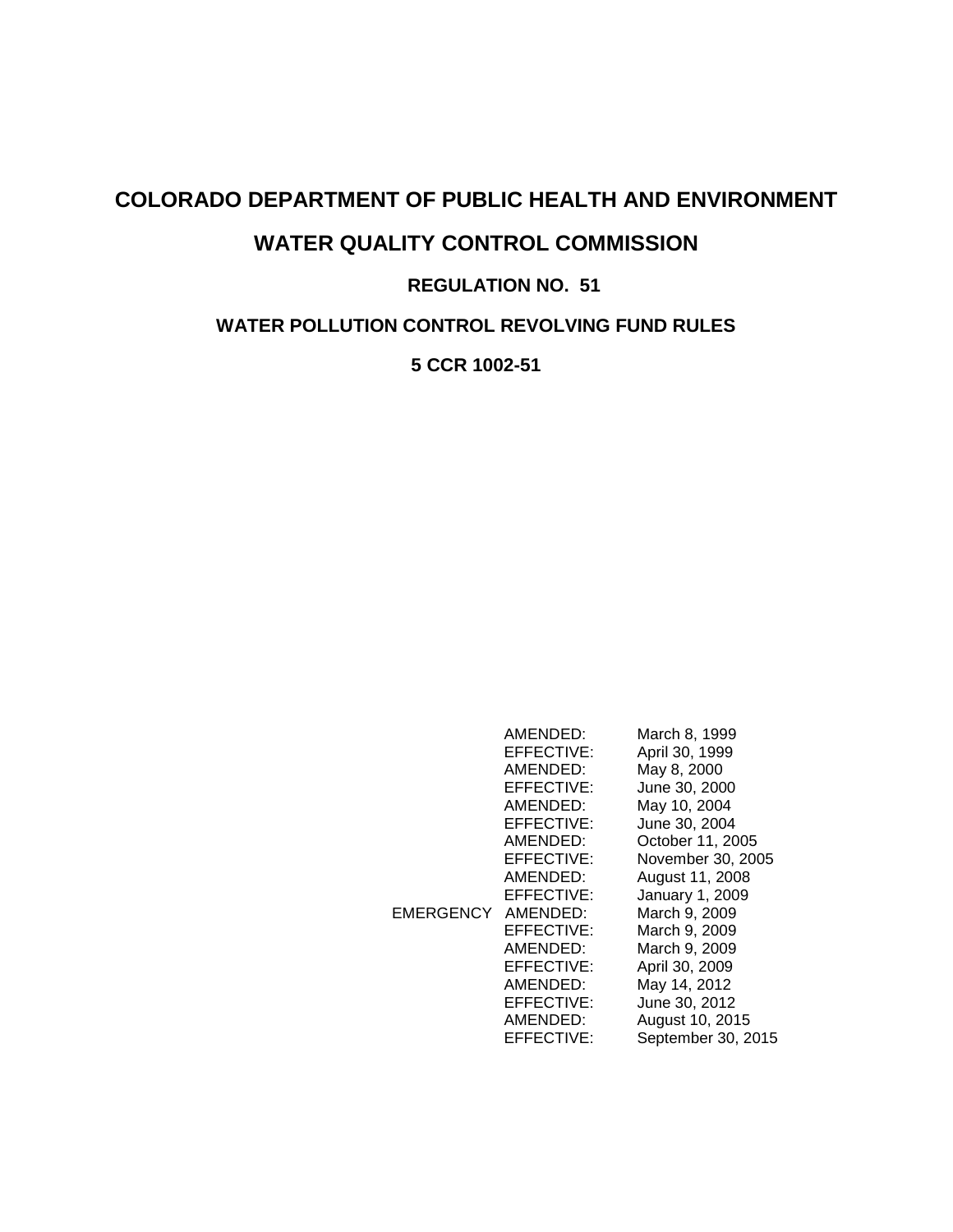# **DEPARTMENT OF PUBLIC HEALTH AND ENVIRONMENT**

# **Water Quality Control Commission**

# **5 CCR 1002-51**

# **REGULATION NO. 51**

# **WATER POLLUTION CONTROL REVOLVING FUND RULES**

## **51.1 AUTHORITY AND PURPOSE OF THE WATER POLLUTION CONTROL REVOLVING FUND**

The Water Pollution Control Revolving Fund ("WPCRF") was authorized by Congress in Title II and Title VI of the 1987 Amendments to the Clean Water Act ("Federal Act"). Additional provisions are provided in the Water Resources Reform and Development Act of 2014 ("WRRDA") and are amendments to Titles I, II, V, and VI of the Federal Act.

Senate Bill 50 (1988) authorized the State to participate in the WPCRF by amending the Colorado Water Resources and Power Development Authority Act, Title 37 of Article 95, C.R.S. ("Authority Act"); this allows the Colorado Water Resources and Power Development Authority ("Authority") to provide funds for the State's twenty percent match required by the Federal Act. §§ 37-95-103 and 37-95-107.6, C.R.S.

Sections 25-8-202 (1)(e) and (g), C.R.S., of the Colorado Water Quality Control Act ("State Act") also provide the Water Quality Control Commission ("Commission") and the Water Quality Control Division ("Division") with the authority to promulgate, implement, and administer this regulation.

The purpose of the WPCRF is to provide financial assistance to governmental agencies for the construction of any project as defined herein that appears on the Project Eligibility List included in the annual Intended Use Plan.

# **51.2 DEFINITIONS**

See the State Act, the Authority Act, and the Federal Act for additional definitions.

- (1) "Beneficial Use" The use or reuse of treatment works effluent or the use of biosolids to act as a soil conditioner or low grade fertilizer for the promotion of vegetative growth on land. Also means a use of water, including the method of diversion, storage, transportation, treatment and application; that is reasonable and consistent with the public interest in the proper utilization of water.
- (2) "Best Management Practices" (as found in the definition of "Section 319") A practice or combination of practices determined to be the most effective, practicable means of preventing or reducing the amount of pollution generated by a nonpoint source to a level compatible with water/stream quality goals. These include, but are not limited to, structural and nonstructural controls and operation and maintenance procedures.
- (3) "Biosolids" The accumulated residual product resulting from processing waste materials from a wastewater and water treatment plant.
- (4) "Collection System" (as found in the definition of "On-site wastewater treatment system" and "Treatment Works") - A system of sewers used to collect wastewater and convey the wastewater by gravity or pressure flow to a common point.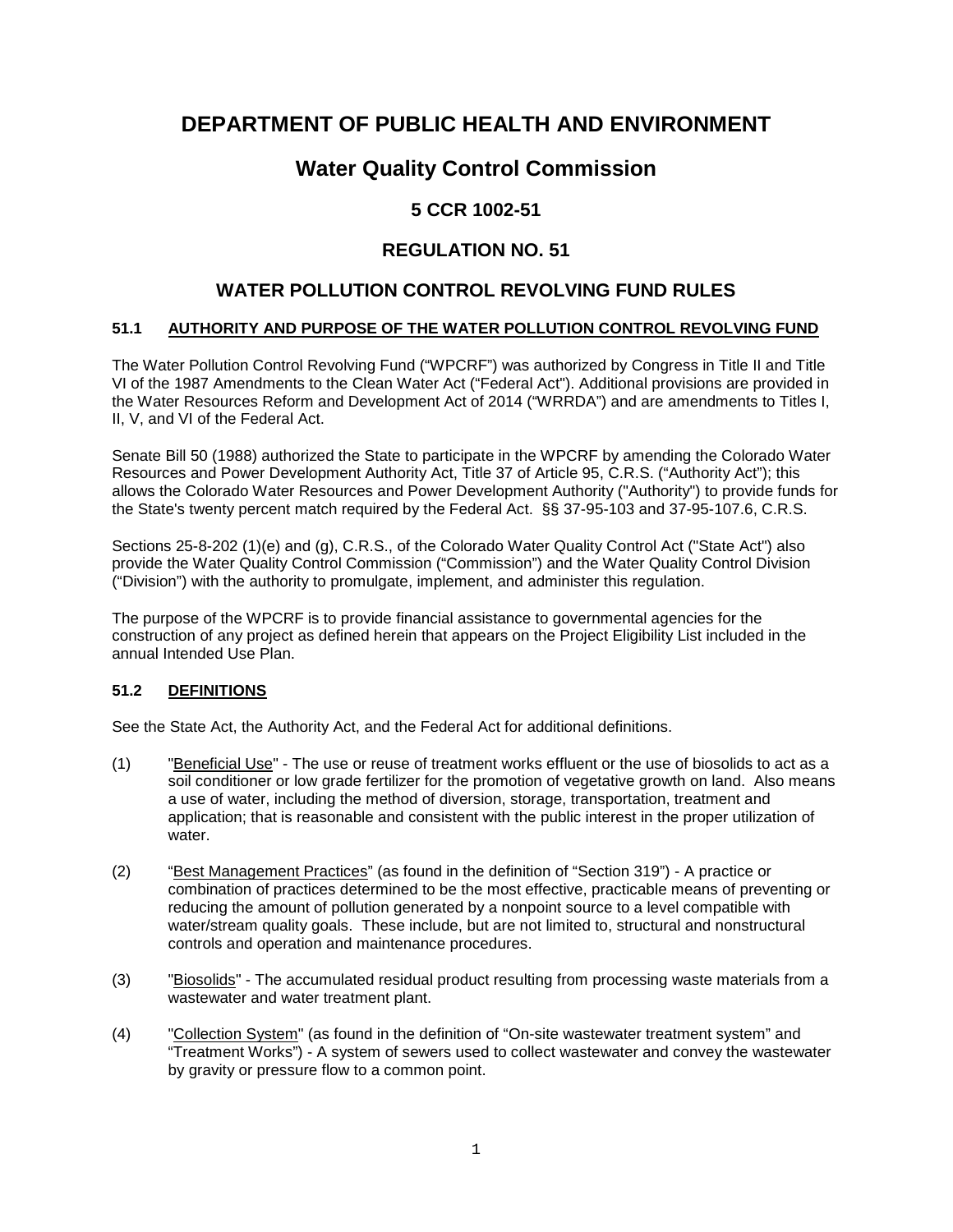- (5) "Governmental Agencies" Departments, divisions, or other units of state government, special districts, water conservation districts, metropolitan water districts, conservancy districts, irrigation districts (as approved by a district court to enter into a contract to accept funding for a wastewater related project under the WPCRF), municipal corporations, counties, cities and other political subdivisions, the United States or any agency thereof, and any agency commission or authority established pursuant to an interstate compact or agreement.
- (6) "Green Infrastructure" Green Infrastructure includes energy efficiency, water efficiency, environmentally innovative technologies and wet weather management that takes advantage of those sustainable functions and services in the natural environment. Green Infrastructure planning approaches and management technologies apply stormwater treatment practices including infiltration, evapotranspiration, and rain harvesting/reuse in order to maintain, restore, or mimic natural hydrologies. On a regional scale, Green Infrastructure is the preservation, restoration, and stabilization of natural features such as forests, meadows, floodplains, wetlands, and receiving waters to allow for wildlife habitat and passage. Coupled with policies such as infill and redevelopment that reduce the effective imperviousness within a watershed, Green Infrastructure applies techniques similar to those found in nature to preserve ecological function and create balance between built and natural environments.
- (7) "Impaired Water" State waters for which credible scientific data exists to demonstrate that the water body does not support its designated beneficial uses and/or does not meet one or more adopted water quality standards and has been identified as impaired in Regulation No. 93 – Colorado's Section 303(d) List of Impaired Waters (5 CCR 1002-93).
- (8) "Municipal Separate Storm Sewer Systems (MS4s)" (as found in the definition of "Section 319") A conveyance or system of conveyances (including roads with drainage systems, municipal streets, catch basins, curbs, gutters, ditches, man-made channels, or storm drains) that are owned or operated by a state, city, town, county, district, or other public body created pursuant to state law and for which a National Pollutant Discharge Elimination System (NPDES) permit must be obtained.
- (9) "Nonpoint Source (NPS)" A diffused pollution source that is not regulated as a point source, including, but not limited to, sources that are often associated with agriculture, inactive or abandoned mining, silviculture, urban runoff, or runoff from construction activities. NPS pollution does not emanate from a discernible, confined, and discrete conveyance (such as a single pipe) but generally results from land runoff, precipitation, atmospheric deposition, or percolation.
- (10) "Nontraditional Project" A project for which the primary purpose is other than water quality, but which has an additional purpose that is clearly related to the improvement or protection of water quality (e.g. the liner portion of a new landfill is intended to protect water quality).
- (11) "On-site Wastewater Treatment System" A combination of components that may include onsite septic tanks or cluster systems that are designed to treat, neutralize, stabilize, store or dispose of sewage and that is not part of, or connected to, a centralized sewage collection system or treatment works.
- (12) "Point Source" (as found in the definition of "Nonpoint Source (NPS)") Any discernible, confined, and discrete conveyance, including, but not limited to, any pipe, ditch, channel, tunnel, conduit, well, discrete fissure, container, rolling stock, concentrated animal feeding operation, or vessel or other floating craft, from which pollutants are or may be discharged. Point source does not include agricultural stormwater discharges and return flows from irrigated agriculture.
- (13) "Pollution" The man-made, man-induced, or natural alteration of the physical, chemical, biological, and radiological integrity of water.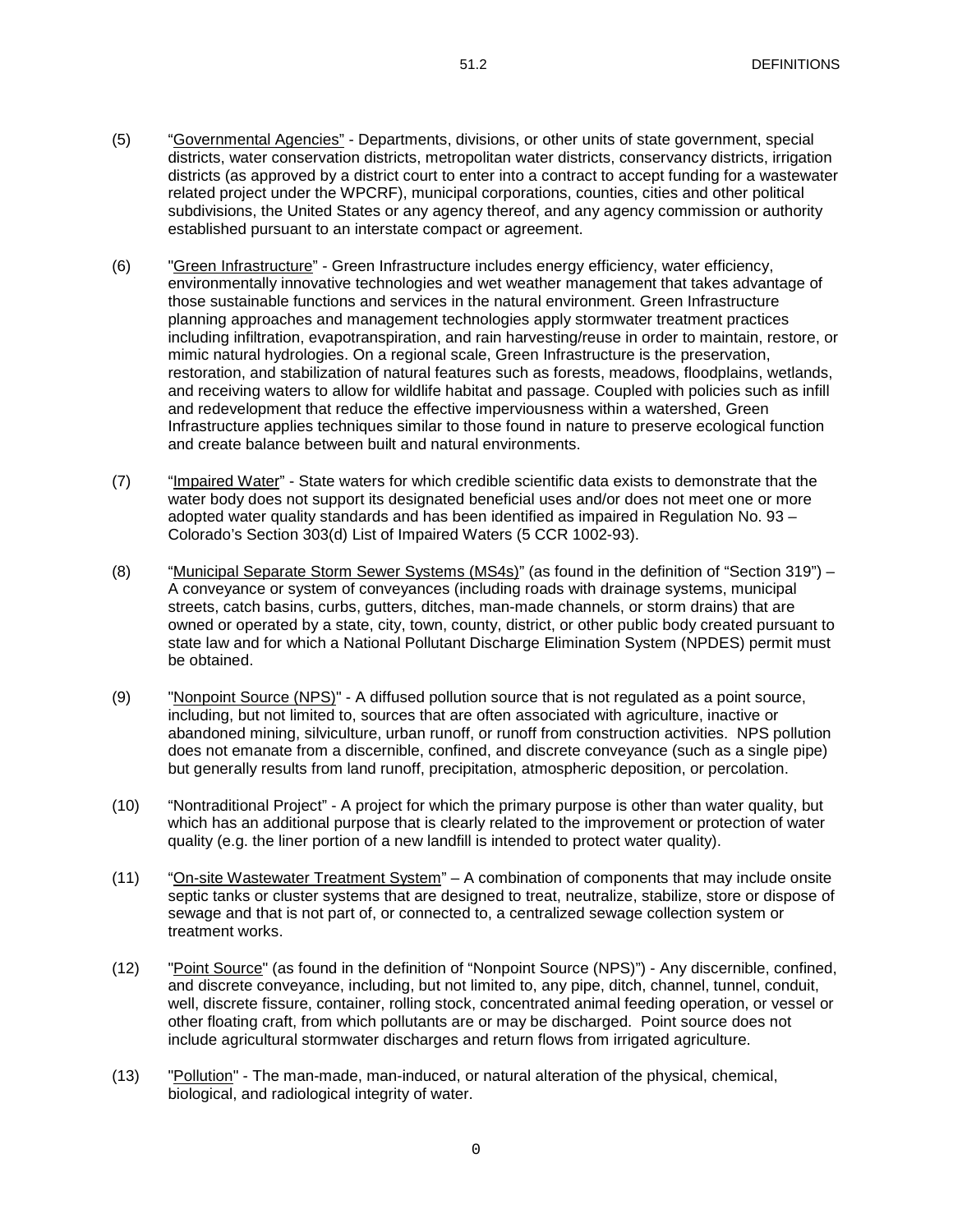- (14) "Project" A specific improvement to a water quality management system, phase or segment.
- (15) "Project Eligibility List" The list of projects eligible for financial assistance from the Authority through the WPCRF or its other funding capabilities, as adopted and modified in accordance with section 37-95-107.6(4).
- (16) "Projected Loan List" The list of projects that has been partially scored in accordance with the criteria described in the Intended Use Plan. This list represents those projects that may be reasonably anticipated to receive a binding commitment for a loan in the WPCRF program. Projects can be moved from the Project Eligibility List to the Projected Loan List at any time during the year.
- (17) "Public Health Hazard" Any contamination of ground or surface waters, caused by inadequate treatment works or disposal of inadequately treated sludge, which potentially endangers public health through contamination of drinking water supplies or direct public exposure. To qualify as a public health hazard, the contamination must be documented by means of a sanitary survey or engineering report submitted by a governmental agency to the Division.
- (18) "Reclaimed Water" Domestic wastewater that has received secondary treatment by a domestic wastewater treatment works and such additional treatment as to enable the wastewater to meet the standards for approved uses as found in Regulation # 84 (5 CCR 1002-84).
- (19) "Section 212" The section of the Federal Act that provides the statutory authority for programs funded by the WPCRF for the construction of publicly owned treatment works ("POTWs"). Projects eligible for funding under Section 212 may include, but are not limited to, the capital costs for wastewater collection and treatment, municipal stormwater projects, combined sewer overflow, sanitary sewer overflow, pipes, storage and treatment systems, green infrastructure, municipal landfill projects, water conservation and reclaimed water, energy conservation and efficiency, security, and decentralized wastewater treatment systems.
- (20) "Section 319" The section of the Federal Act that provides the statutory authority for programs funded by the WPCRF for the development and execution of comprehensive conservation management plans. Eligible projects under Section 319 may include, but are not limited to, projects that address run-off associated with agricultural activities or abandoned mining operations, and the implementation of best management practices, aging and/or failing on-site wastewater treatment systems, stormwater run-off outside of municipal separate storm sewer system--permitted projects, brownfield contamination, atmospheric deposition, and leaking underground storage tanks.
- (21) "Sewage Sludge" (as found in the definition of "Treatment Works") Solid, semi-solid, or liquid residue generated during the treatment of domestic sewage in a treatment works. Sewage sludge includes, but is not limited to, domestic septage; scum or solids removed in wastewater treatment processes; and any material derived from sewage sludge. Sewage sludge does not include ash generated during the firing of sewage sludge in a sewage sludge incinerator or material generated from preliminary treatment of domestic sewage in a treatment works.
- (22) "Traditional Project"- A project for which the primary purpose is water quality protection.
- (23) "Sustainability Projects" Projects and/or planning methodologies that promote sustainable wastewater systems through effective utility management to promote: the conservation of natural resources; alternative approaches such as natural or "green" systems; or innovative approaches and technologies; and consideration of the full life-cycle costs on infrastructure investments (EPA's Clean Water and Drinking Water Infrastructure Sustainability Policy).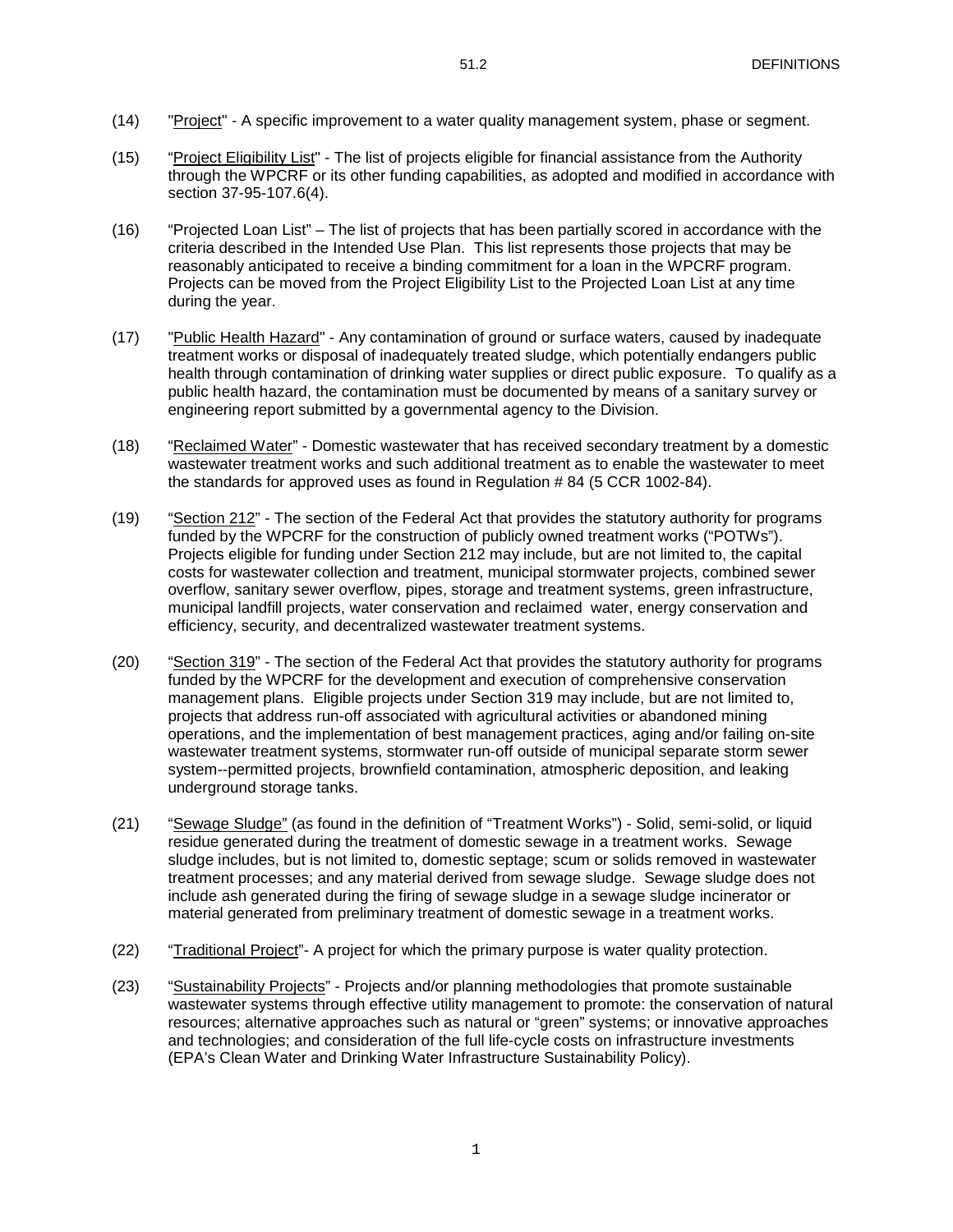- (24) "Treatment Works" Any devices and systems used in the storage, treatment, recycling or reclamation of municipal sewage, sewage sludge, and biosolids, or industrial wastes of a liquid nature or necessary to recycle or reclaimed water or biosolids, including intercepting sewers, outfall sewers, sewage collection systems, pumping, power, and other equipment; extensions, improvements, remodeling, additions, and alterations thereof; elements essential to provide a reliable recycled supply such as stand-by treatment units and clear well facilities; and any works, including site acquisition of the land that will be an integral part of the treatment process (including land used for the storage of treated wastewater in land treatment systems prior to land application), or is used for ultimate disposal of residues resulting from such treatment. In addition, Treatment Works means any other method or system for preventing, abating, reducing, storing, treating, separating, or disposing of domestic wastewater, including stormwater runoff, or industrial waste, or waste in combined stormwater and sanitary sewer systems.
- (25) "Water Quality Management Plan" The plan for managing water quality, including consideration of the relationship of water quality to land and water resources and uses, on an areawide basis, for each planning area designated pursuant to sections 208(a) and 303(e) and 319 of the Federal Act.
- (26) "Water Quality Management System" Any treatment works or any other system for disposal of sewage, biosolids, and industrial waste, or NPS pollution control, stormwater protection, ground water protection, and treatment operated by a governmental agency.
- (27) "Watershed" A geographical area in which activities may significantly impact a water body (or segment of concern) or an underlying aquifer. There are several considerations in defining the geographical scope of a watershed: hydrology, political boundaries, uses to be protected, nature of the water quality problem, manageability, available resources, and public interest.

#### **51.3 INTENDED USE PLAN**

- (1) The Division, in cooperation with the Division of Local Government (DLG) and the Authority, shall submit to EPA as part of its application for a capitalization grant an annual Intended Use Plan ("IUP"), which shall include the Project Eligibility List and information about how the State will assist communities with their water quality needs. The Division shall recommend the IUP to the Commission each year for final agency action after public notice, public comment, and public hearing in order to comply with the Federal Act.
- (2) The IUP shall include as a minimum:
	- (a) A list of projects for construction of publicly owned Treatment Works and projects/activities eligible for assistance under sections 212 and 319 of the Federal Act. This list must include the name of the community, permit number or other applicable enforceable requirements (if available), the type of financial assistance, and the projected amount of eligible assistance. (Permit numbers and other applicable enforceable requirements will be made available upon request);
	- (b) A description of the short-term and long-term goals of the State's WPCRF;
	- (c) Information on the types of activities, as opposed to project level details, to be supported by the WPCRF, including the eligible cost categories, types of assistance to be provided (e.g., loans, guarantees, insurance), terms of financial assistance, types of communities to be served by the fund, and administrative costs;
	- (d) Assurances and specific proposals on how the State intends to meet the requirements of the Federal Act; and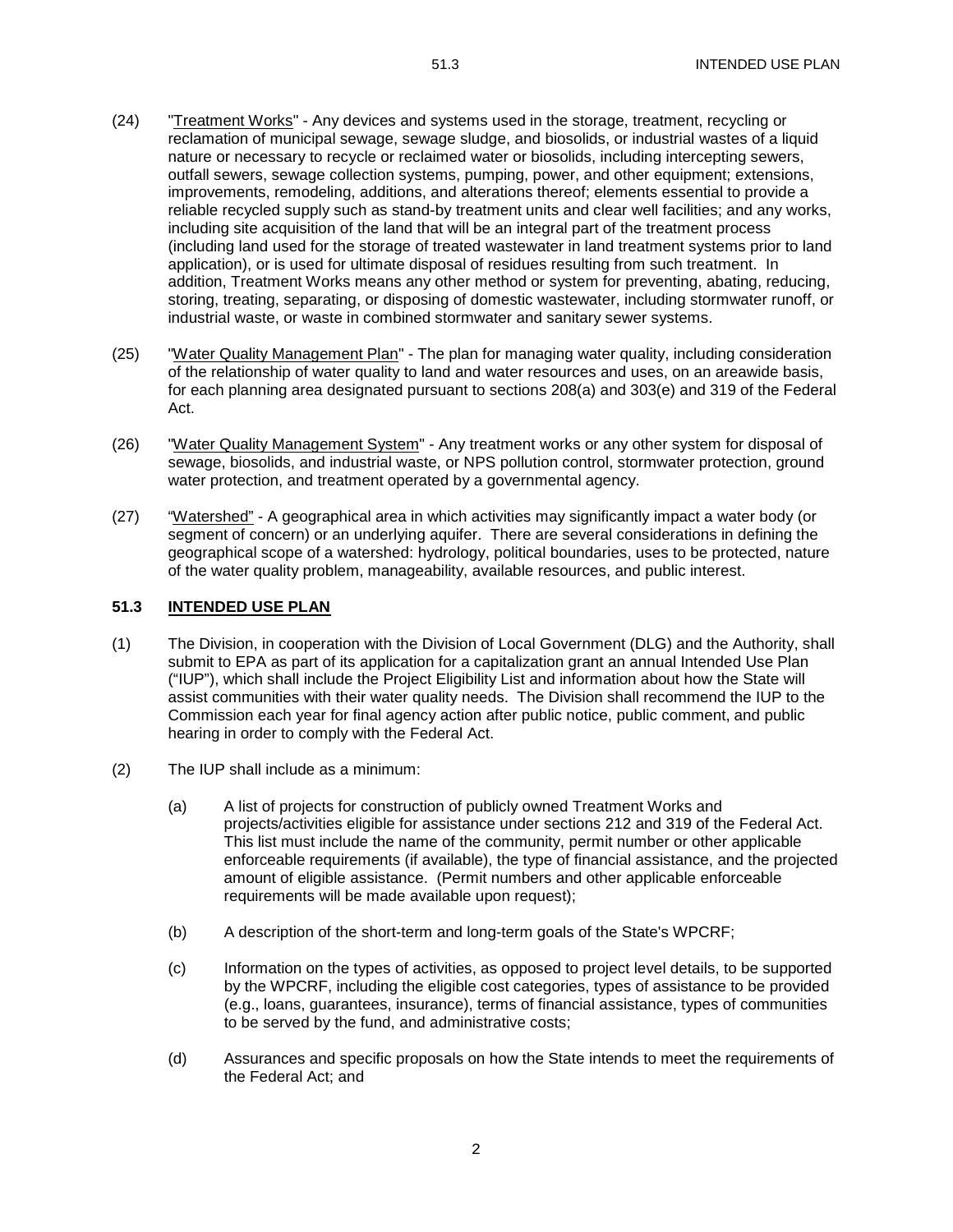(e) The criteria and method established for the prioritization of projects and distribution of funds.

#### **51.4 GENERAL POLICIES**

- (1) The Commission will consider protection of public health and water quality when determining the Water Quality Management System projects eligible for WPCRF participation.
- (2) The Commission will maintain and improve water quality in the State by providing accessibility to the WPCRF.
- (3) The Commission will support implementation of traditional and nontraditional projects to meet water quality needs.
- (4) The Commission will encourage regionalization of Water Quality Management Systems where practicable. It is the policy of the Commission to encourage good local planning within the concept of a Water Quality Management Plan. Projects shall conform to a state-approved plan, e.g., Water Quality Management Plan and NPS Management Plan as updated from time to time, or they may not be considered for assistance through the WPCRF.
- (5) The Commission will promote biosolids disposal methods for beneficial use as opposed to other sludge disposal methods. The Commission will also promote water conservation and reclaimed water measures, as well as green infrastructure approaches to water pollution issues caused by stormwater run-off in both urban and rural environments.
- (6) The Commission intends to identify projects for the Project Eligibility List that will address the long- term water quality needs in Colorado.
- (7) To be eligible to receive assistance from the WPCRF, governmental agencies must complete a planning document identifying a specific project that is cost-effective, environmentally acceptable, and consistent with applicable local, state and federal regulations and guidelines. The Division will review those projects to which environmental assessments and public participation requirements apply in accordance with the EPA-approved State Environmental Review Policy.
- (8) Eligible projects may include, but are not limited to, publicly owned treatment works, nonpoint source and stormwater pollution control projects, water conservation projects, reclaimed water projects and biosolids projects. Funding for nontraditional projects shall be limited to that portion of the project that is related to protecting or improving water quality.
- (9) The Commission may amend the Project Eligibility List at any time throughout the year to include projects that it determines and declares to be emergency projects needed to prevent or address threats to public health or environment. In cases where the Commission determines the amendments will result in substantial changes to the Project Eligibility List, public notice and opportunity for comment on the proposed inclusion shall be provided.
- (10) The Projected Loan List will identify the governmental agencies that will enter into the loan agreements and repay the loans. Before receiving WPCRF funding, the governmental agencies must develop and/or maintain a user charge and fee system or other financial mechanism to ensure operation, maintenance, and replacement needs are met, and to ensure repayment of any WPCRF loan and existing debt. The WPCRF criteria for the financial capability review of applicants are included in the State/EPA Operating Agreement, which is available from the Division for review.
- (11) Each year, after a public notice and comment period, the Commission will schedule a public hearing for approval of the IUP. Each Governmental Agency on the proposed Project Eligibility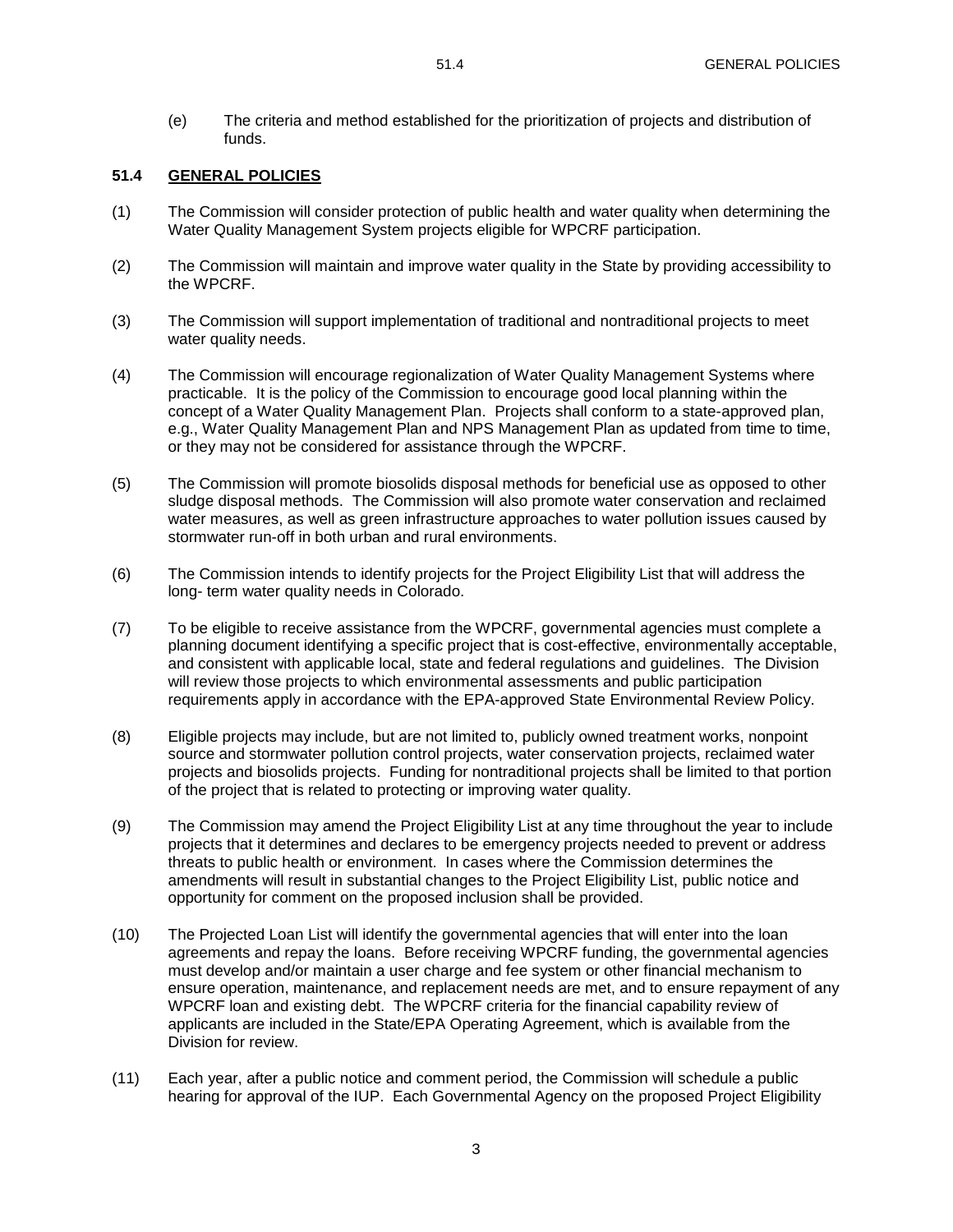List will receive notification of the hearing. After considering all pertinent comments, the Commission shall approve the IUP and adopt additions and modifications to the Project Eligibility List no later than December 31st of each year. The Division will establish a date each year for finalizing its proposal to the Commission for the IUP and Projected Loan List. After that date, any requests for changes must be transmitted directly to the Commission.

(12) All loan project proponents shall submit applications by deadlines established in the annual IUP. If it is determined that the WPCRF lacks sufficient funds to cover loans for all eligible projects that are ready to proceed within the funding year, projects will be funded in priority order until all funds are obligated.

#### **51.5 PROCEDURES FOR IDENTIFYING PROJECTS AND ESTABLISHING THE PROJECT ELIGIBILITY LIST**

(1) Each year the Division shall, after consultation with interested persons and entities, including but not limited to the DLG, the Authority, designated regional water quality planning organizations, watershed planning organizations, and nonpoint source management interests, review, update, and compile a Project Eligibility List that contains a project description that will improve or benefit water quality which may include, but is not limited to, the following examples: impact on public health; impact on fish and wildlife; impact on the ecosystem; improving water quality to meet applicable standards for streams, lakes, and ground water; and protection of classified uses.

This Project Eligibility List shall be included in the IUP as an Appendix and, after a public notice and comment period, shall be presented to the Commission for final agency action at a public hearing.

- (2) The Project Eligibility List shall be comprised of five types of projects:
	- (a) Type A includes those projects that correct a documented public health hazard as defined in the WPCRF Rules.
	- (b) Type B includes those projects that improve water quality in an impaired water body; contribute to the prevention of a public health hazard; enable an entity to maintain permit compliance; or enable an entity to address a possible future effluent limit or emerging water quality issue.
	- (c) Type C includes those projects that implement a watershed/nonpoint source management plan.
	- (d) Type D includes those projects that implement a source water protection plan.
	- (e) Type E includes those projects that enable an entity to achieve permit compliance.

The project types will be determined based on information provided in the Annual Eligibility Survey. This information will not be used to prioritize projects.

#### **51.6 PROCEDURES FOR ESTABLISHING THE PROJECTED LOAN LIST AND DISTRIBUTING FUNDS**

- (1) The Projected Loan List shall be included in the IUP and, after a public notice and comment period, shall be presented to the Commission for final agency action at a public hearing. At a minimum, the Projected Loan List shall identify:
	- (a) The applicant;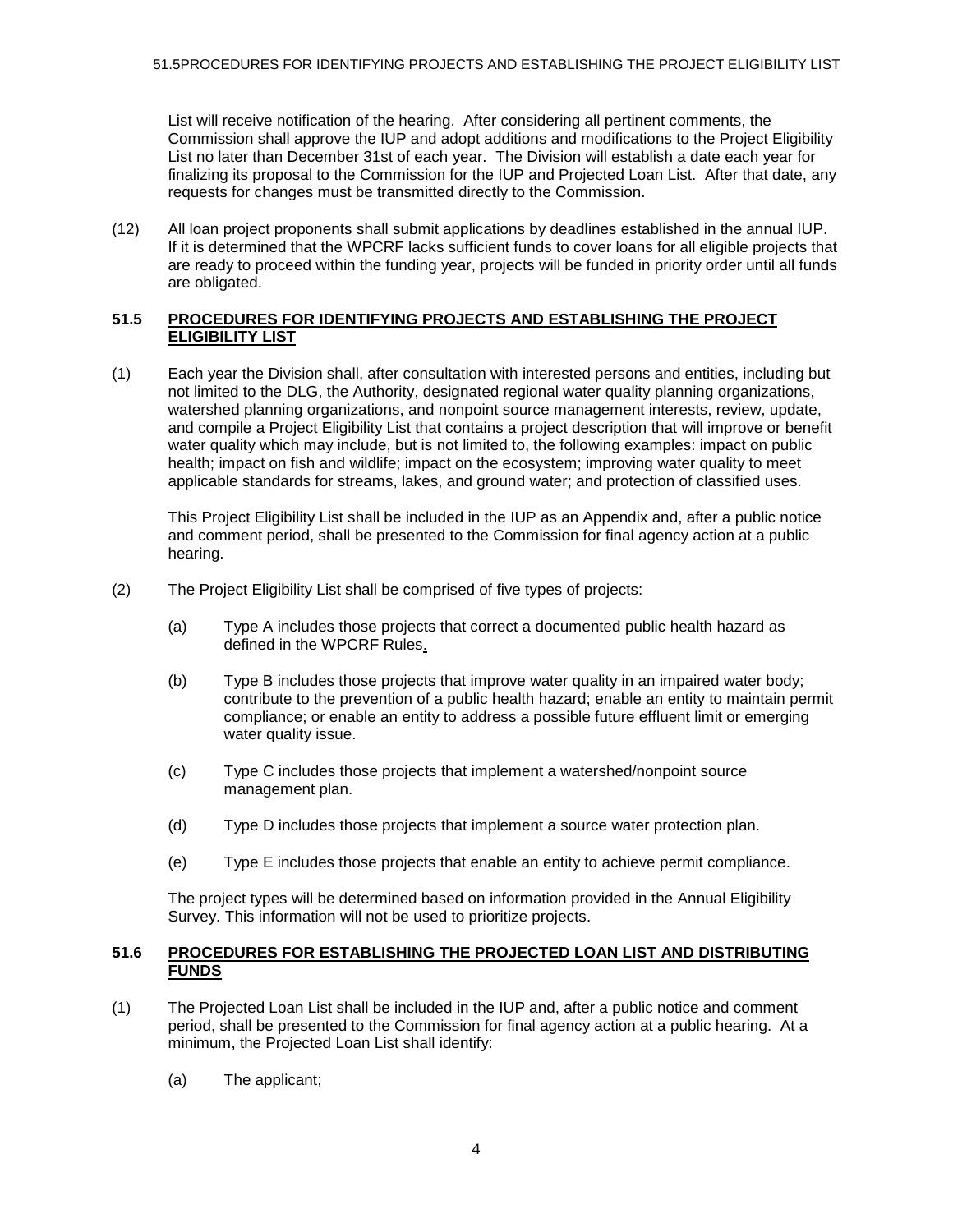- (b) project title;
- (c) type of project;
- (d) amount of financial assistance requested;
- (e) subsidy rate index;
- (f) whether the project is considered "green infrastructure";
- (g) whether the project is within the fundable range; and
- (h) the rank of each project by the priority score determined according to the IUP.
- (2) The Division shall rank each project on the Projected Loan List based on the priority score of each project. Detailed scoring mechanisms shall be established in the IUP based on the following parameters:
	- (a) Water quality improvement;
	- (b) financial capability and affordability;
	- (c) sustainability/green project reserve;
	- (d) enforcement/compliance; and
	- (e) readiness-to-proceed.
- (3) The Division shall identify the subsidy rate (if applicable) for each project on the Projected Loan List as identified in the IUP.
- (4) Prior to adoption of the Projected Loan List by the Commission, the Division shall determine which projects are within the fundable range for financial assistance.
	- (a) In determining the fundable range, the Division shall evaluate each project for evidence that the project is ready to proceed. The Division shall consider the following factors when evaluating whether the project is within the fundable range:
		- (i) Evidence that the applicant has completed or will have completed preliminary planning and/or design documents in which funding is sought;
		- (ii) evidence that the applicant has completed or will have completed a project loan application for the calendar year in which funding is sought; and
		- (iii) evidence of debt authorization.
- (5) In accordance with federal statutes, states are authorized to provide loans at or below market interest rates, including interest free loans, at terms not to exceed the lesser of 30 years or the projected useful life (as determined by the State) of the project to be financed with proceeds of the loan.

#### **51.7 DISADVANTAGED COMMUNITIES**

(1) The WPCRF may provide additional loan subsidies for governmental agencies that are determined to be "disadvantaged." The definition/criteria of a disadvantaged community and the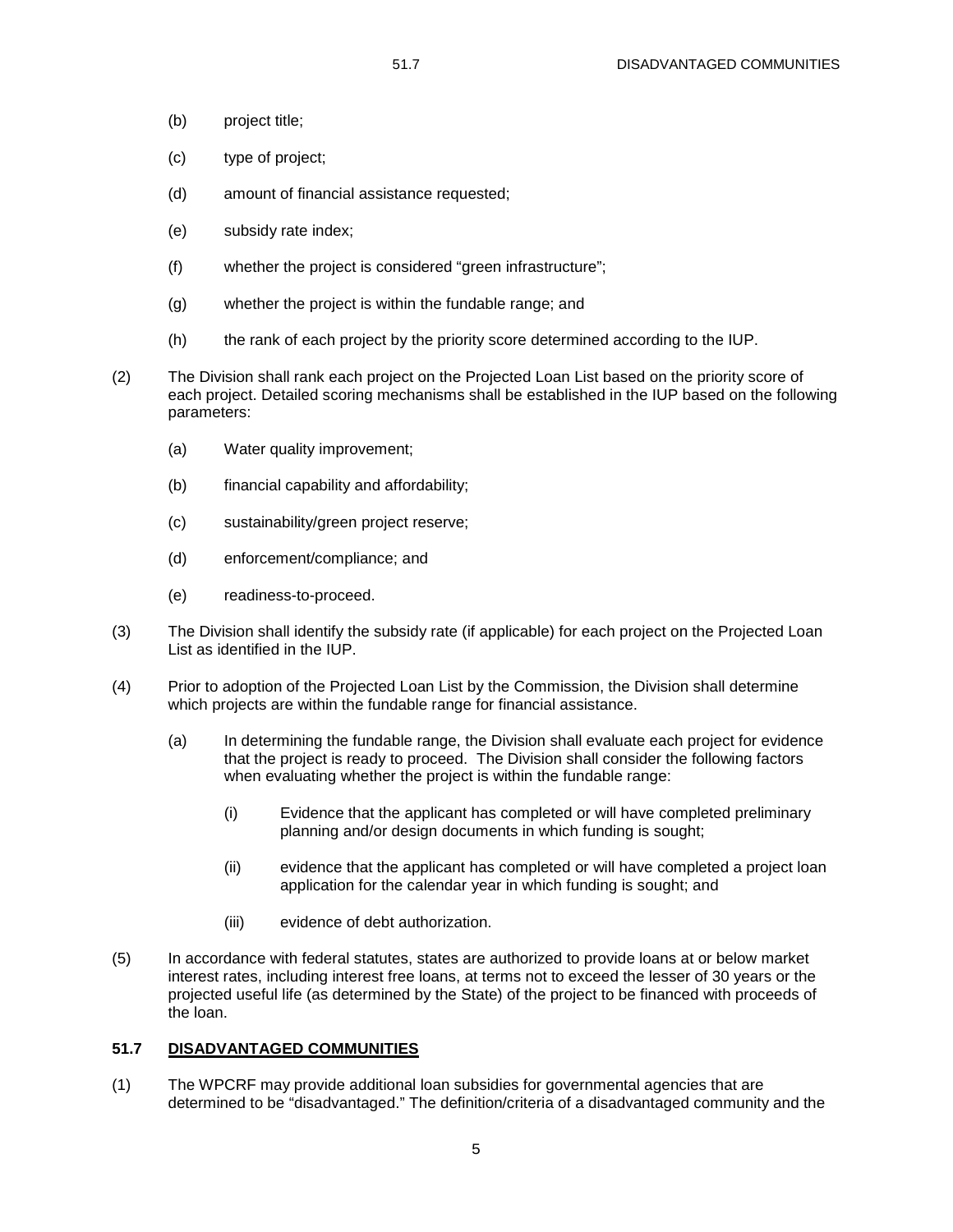nature of the loan subsidies to be made available thereto shall be recommended for inclusion in the IUP by the Division and the Authority in consultation with the DLG.

(2) While compiling projects on the Projected Loan List (utilizing the procedures listed in section 51.6 above), the Division will identify the community projects that qualify for assistance under the Disadvantaged Communities Program in accordance with the program definition and criteria.

#### **51.8 PLANNING AND DESIGN GRANTS**

The Division may provide planning grants and design / engineering grant assistance if funding is approved in the IUP according to section 51.3.

## **51.9 - 51.19 RESERVED**

#### **51.20 STATEMENT OF BASIS AND PURPOSE**

In accordance with the requirements of Sections 25-8-202(1)(e) and (g), 25-8-308(1)(d), and 25-8-703, C.R.S., the Commission adopts this Statement of Basis and Purpose.

These regulations will be used concurrently with the Construction Grant regulations, 5 CCR 1002-15, and will eventually replace them once the Grant Program has ended. The purpose of these new regulations is to bring the State into conformity with Title VI of the 1987 Clean Water Act Amendments. Title VI allows the State to establish a permanent Water Pollution Control Revolving Fund (WPCRF) to provide continuing sources of financing (except grants) needed to maintain water quality.

Since this is a water quality program, the priority list will still be developed by awarding points to governmental agencies discharging to "threatened" or "impaired" waters and severity of pollution as defined in the regulations. In addition, a subcategory has been included to promote regionalization and a new category has been developed for assigning points to projects based on financial need.

This program will allow the State to fund out of priority order and, once all enforceable requirements of the Act are met, the State will be allowed to fund nonpoint source and ground water projects as well.

#### Fiscal Impact Statement

The shift in the program from grants to loans will create more of a financial burden on local governments. The individual user charges and fee structures will have to be sufficient to operate and maintain their wastewater management systems as well as to repay any WPCRF loan, and existing debt.

The Authority through the WPCRF will provide loans below market interest rates which will benefit small communities. In some cases where a Governmental Agency would have to bond its share of a grant project, a low interest loan from the WPCRF for up to the entire amount of the eligible project would be less costly than the grant and bond combined.

The conversion from a grant program to a revolving fund program is mandated by Title VI of the Federal Act.

#### **51.21 STATEMENT OF BASIS AND PURPOSE**

In accordance with the requirements of Sections 25-8-202(1)(e) and (g), 25-8-308(1)(d), and 25-8-703, C.R.S., the Commission adopts this Statement of Basis and Purpose.

These regulations have been amended to meet the needs of the Water Pollution Control Revolving Fund (WPCRF) as it evolves. The majority of the changes are being recommended since significant issues surfaced during the first attempt at developing the WPCRF Priority List. These changes included: 1)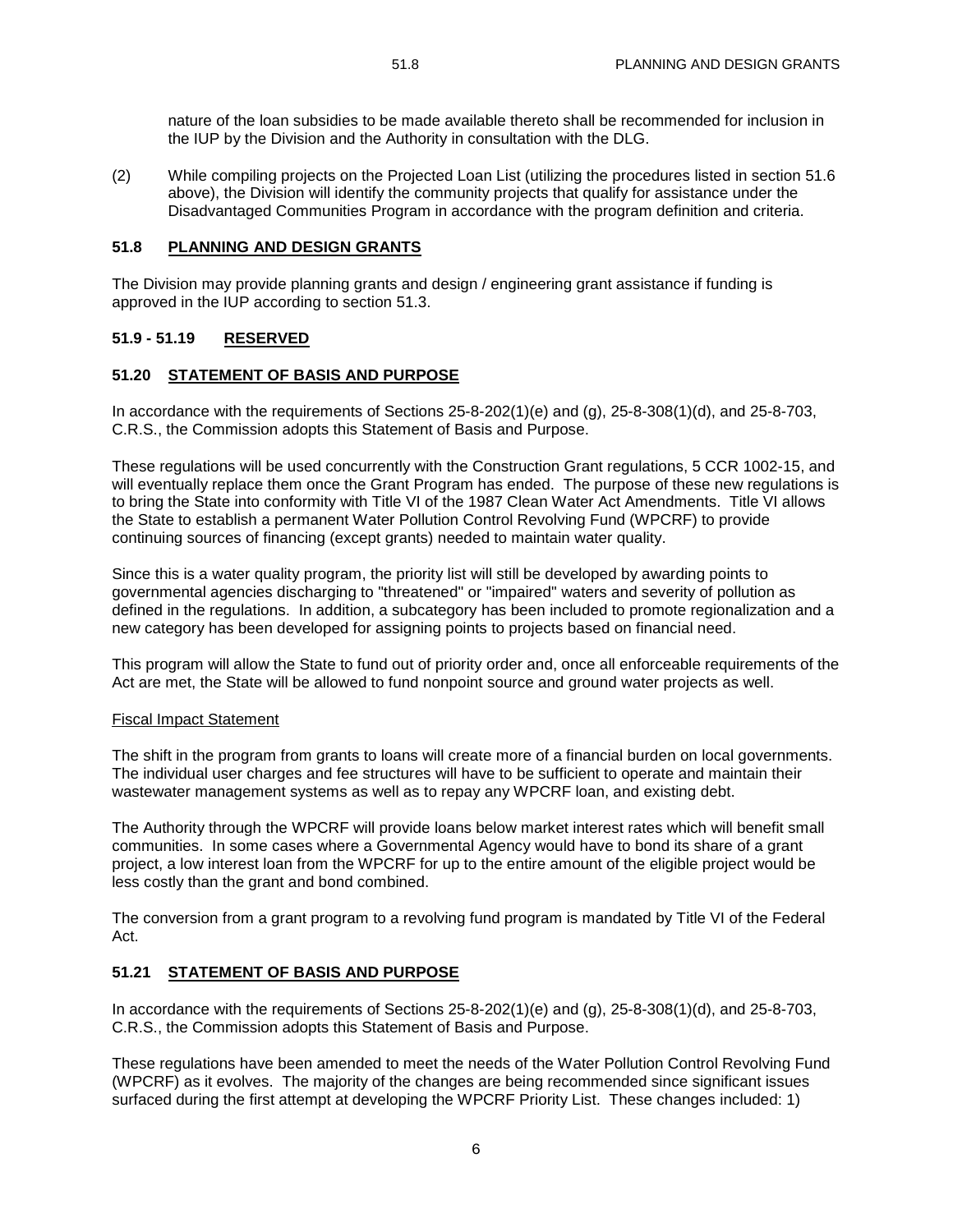Improvements to the water quality priority points, 2) revisions and clarification to the financial need points, 3) clarification to the eligibility list procedures, and 4) inclusion of the nonpoint source priority list procedures.

Because of the Involvement of the Division of Local Government (DLG) in performing the financial analyses of the Governmental Agencies as authorized by Senate Bill 50, the DLG will assist in the preparation of the point source priority list by assessing the points for financial need. DLG will use the most current monthly user charge information and the most recent data on median household income and persons per household. DLG will access information regarding total existing debt from the Governmental Agencies' annual audit. Additional documents and information referenced by DLG includes: construction cost estimates from the Division, the Colorado Municipal League "Water and Sewer Utility Charges in Colorado", and census data from the State Demographer's Office.

The nonpoint source revisions to the regulations allows funding of nonpoint source management programs, as defined by Section 319 of the Federal Clean Water Act, through the WPCRF.

Section 5.2.5 has been revised to create procedures and a priority system for nonpoint sources. The procedures (5.2.5.3) set forth the requirements for nonpoint source projects to be considered for funding and the methods for assigning priority points to projects interested in funding. The priority system (5.2.5.4) delineates ranking criteria and rating factors for comparing the relative priority of nonpoint source projects. The point system is based upon impacts to beneficial uses caused by nonpoint sources, potential for restoration of beneficial uses and reduction of severity of nonpoint sources. This system then emphasizes the severity of nonpoint source impacts and the ability of proposed improvements to restore water quality. The system also allows education programs to be considered for funding. These educational programs may be funded by the Commission if they present an opportunity to raise public awareness of a prevalent nonpoint source problem area and these programs are weighted against the need for demonstration projects to advance the state of knowledge of best management practices.

The Colorado Nonpoint Source Task Force, an organization recognized in Colorado's nonpoint source management program, is identified as a review agency of the Division's yearly submittal of the Nonpoint Source Project Priority List. The Colorado Nonpoint Source Task Force is comprised of a broad spectrum of Governmental agencies and interest groups involved in and affected by nonpoint source decision making.

#### **51.22 STATEMENT OF BASIS, SPECIFIC STATUTORY AUTHORITY, AND PURPOSE (1989 REVISIONS)**

The provisions of Sections 25-8-202(1)(e), and (g); 25-8-308(1)(d); and 37-95-107.6(4) C.R.S., provide the specific statutory authority for adoption of the attached regulatory amendments. The Commission also adopted, in compliance with Sections 24-4-103(4) C.R.S., the following Statement of Basis and Purpose.

# **BASIS AND PURPOSE**

Section 5.2.2(4) is the definition for the use of the term "Equivalent Residential Taps (ERT'S)." The equation used to determine ERT'S has been revised to correctly state "Average Daily Organic Loading."

Section 5.2.4(7) of the regulation has been revised to clarify that point source wastewater treatment projects must complete facility planning requirements. The term "environmentally acceptable" relates to the Federal requirements of the national environmental policy act "NEPA", which requires that federally funded or assisted projects must be shown to have no adverse environmental impacts or that such impacts will be mitigated. An environmental review must be conducted for each wastewater treatment facility plan in order to meet Federal regulations.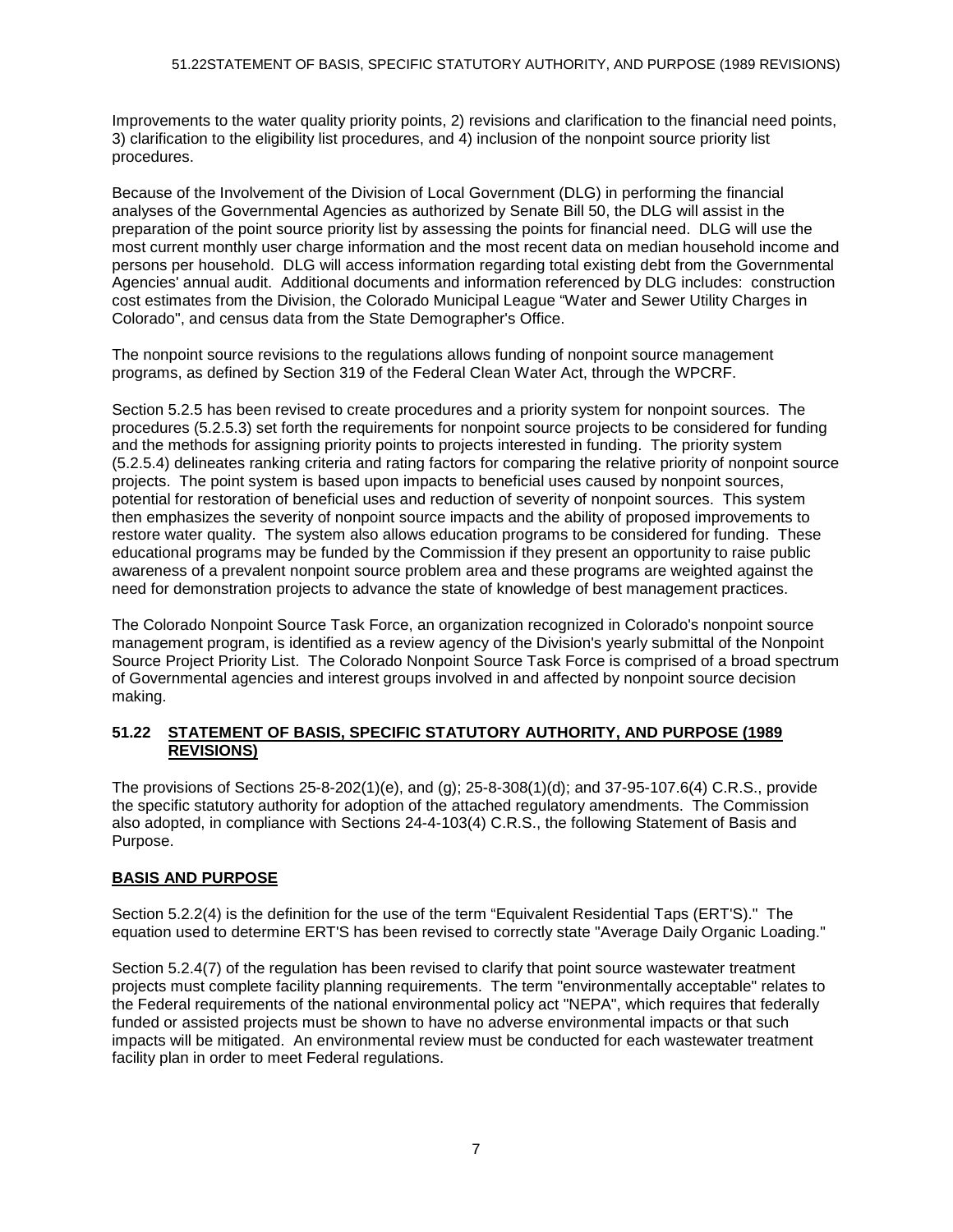Section 5.2.5.2(1)(B) has been revised to delete reference to tap restrictions as a condition for receiving severity of pollution points. The intent of the Commission is that any municipal wastewater treatment facility that is at or in excess of 95% of plant capacity be given priority points so that they can be considered for loan assistance. Tap restrictions are rarely imposed by a municipality or the Division and are not relevant to the assignment of priority points; therefore, the phrase "and is under a tap restriction" has been deleted. The terms "hydraulic" and organic capacity have been added to clarify that if a facility reaches 95% of either type of treatment capacity, the 20 points shall be assigned.

#### **51.23 STATEMENT OF BASIS, SPECIFIC STATUTORY AUTHORITY, AND PURPOSE (1990 REVISIONS)**

The provisions of sections 25-8-202(1)(e), and (g); 25-8-308(1)(d); and 37-95-107.6(4) C.R.S., provide the specific statutory authority for adoption of the attached regulatory amendments. The Commission also adopted, in compliance with sections 24-4-103(4) C.R.S., the following statement of basis and purpose.

## **BASIS AND PURPOSE**

Section 5.2.5.1(2) and 5.2.6(2) of the regulation has been revised to allow the division and the commission the flexibility to compile and adopt the priority and eligibility lists at anytime during the year with final action being completed by December 31. Currently, the process is initiated in April with approval by the commission at the August hearing. The eligibility list then goes to the legislature in January for joint resolution by April; therefore, the funding of projects is delayed by an entire year. This change will allow the process to be compatible with the legislation and reduce delays by 2-3 months.

Section 5.2.5.2(1)(b) has been changed from 95% of capacity to 80%. Since state law requires a community to start facilities planning when capacity is at 80%, this revision will allow those communities to receive priority points for financial assistance during the planning process.

Other changes in this regulation were due to typographical errors.

#### **51.24 STATEMENT OF BASIS, SPECIFIC STATUTORY AUTHORITY, AND PURPOSE (1991 REVISIONS)**

The provisions of Sections 25-8-202(1)(e), and (g); 25-8-308 (1)(d); and 37-95-107.6(4) C.R.S. provide the specific statutory authority for adoption of the attached regulatory amendments. The Commission also adopted, in compliance with Sections 24-4-103(4) C.R.S., the following statement of basis and purpose.

## **BASIS AND PURPOSE**

Many changes were incorporated into the point source priority system (5.2.5.2) to allow additional projects that are eligible under this program to receive funding. Categories were added for potential health hazards, facilities that are beyond the design life and in need of repair and sludge disposal. Categories for potential health hazards and facilities beyond the design life and in need of repair were added to assist communities in pollution prevention to limit initiation of compliance and enforcement measures. The sludge disposal category was added to assist communities with meeting State/EPA sludge management regulations.

The order of these categories was also changed to utilize one priority system for all state priority lists. This system will accommodate the State grant program, the Sewer Needs List for Division of Local Government Funding and any future federal grant program. New definitions were added to 5.2.2 for beneficial use, sludge, sludge disposal as a health hazard, potential health hazard, and refinance project. The point source priority system procedures (5.2.5.1) were revised to include a system for awarding points to projects requesting refinancing. Minor changes were also made to the nonpoint source priority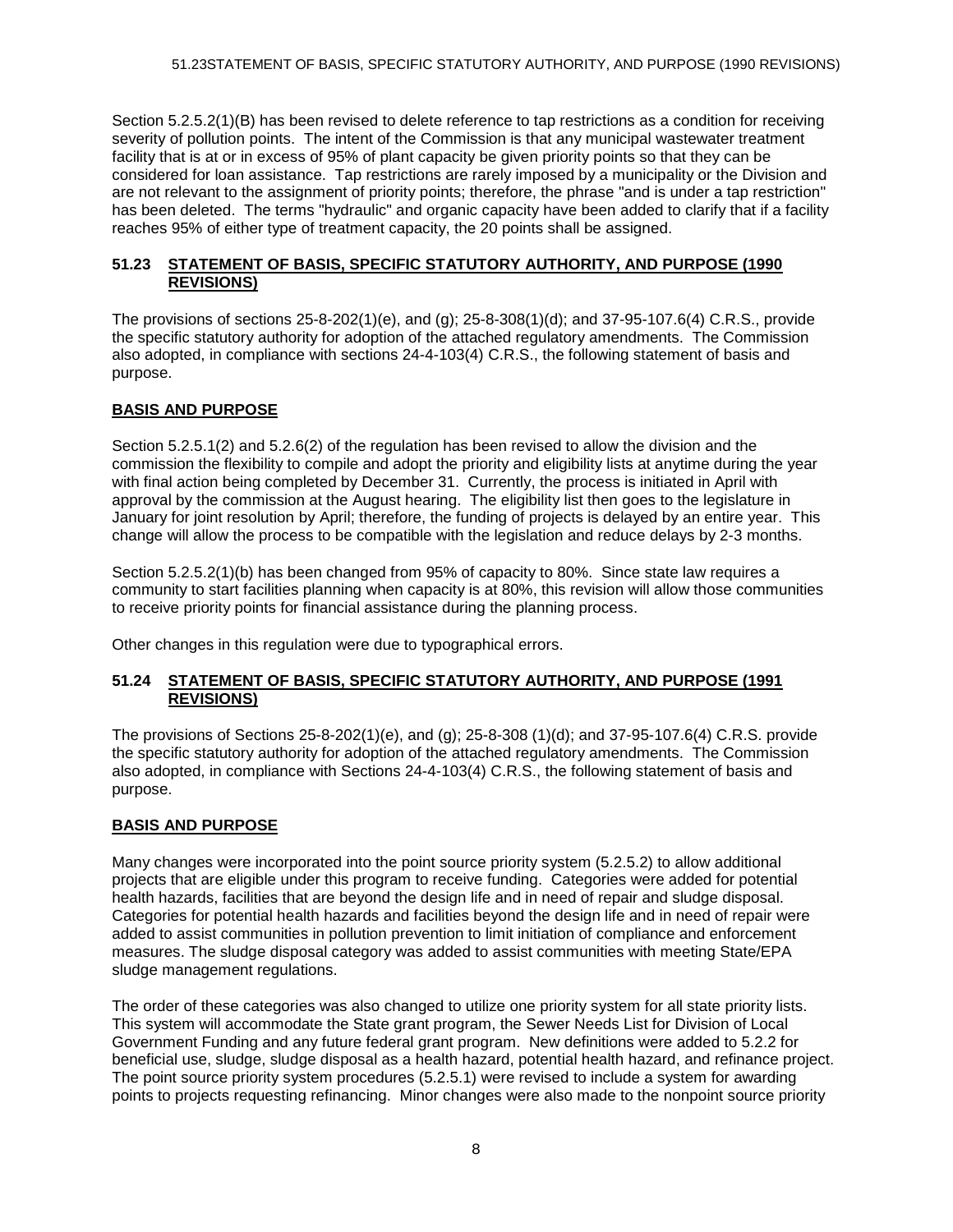point system (5.2.5.4) by replacing the word beneficial with the word classified. This change will provide more accuracy when describing Commission actions. The changes were made throughout the document with regards to nonpoint source information and will assist in differentiating between beneficial uses for sludge disposal and the new classified use for nonpoint source.

## **51.25 STATEMENT OF BASIS, SPECIFIC STATUTORY AUTHORITY, AND PURPOSE (1992) REVISIONS**

The provisions of Sections 25-8-202(1)(e), and (g); 25-8-308 (1)(d); and 37-95-107.6(4) C.R.S. provide the specific statutory authority for adoption of the attached regulatory amendments. The Commission also adopted, in compliance with Sections 24-4-103(4) C.R.S., the following statement of basis and purpose.

## **BASIS AND PURPOSE**

Proactive changes are incorporated into the WPCRF Rules which will allow (1) small communities to be eligible for funding without going through an extensive 201 facility planning process; and, (2) water conservation measures are being promoted by the State. A definition of water conservation projects is included in section 5.2.2, as well as a point system category in section 5.2.5.2. The change allowing feasibility studies for small communities is located in 5.2.6 "Eligibility List Procedures."

Assignment of points for interceptor projects is changed to the governmental agency responsible for the interceptor since repair work is now eligible and the receiving plant may not have a severity of pollution problem. This will also direct the financial capability and loan agreement to the appropriate agency.

#### **51.26 STATEMENT OF BASIS, SPECIFIC STATUTORY AUTHORITY, AND PURPOSE (1993) REVISIONS**

The provisions of Sections 25-8-202(1)(e), and (g); 25-8-308 (1)(d); and 37-95-107.6(4) C.R.S. provide the specific statutory authority for adoption of the attached regulatory amendments. The Commission also adopted, in compliance with Sections 24-4-103(4) C.R.S., the following statement of basis and purpose.

## **BASIS AND PURPOSE**

The WPCRF rules that were adopted in October, 1992 are revised to correct three typographical errors on page 1, 11 and 22.

The definition of "small communities" 5.2.2 (28) has been expanded to clarify that for all intents and purposes a small community is under 10,000 existing population. The exception is funds from the State Grant or Feasibility Studies Programs are only awarded to small communities under 5,000 existing population.

5.2.4(8) was reworded for clarification.

5.2.6(3) was rewritten for simplification but did not change the content.

#### **51.27 STATEMENT OF BASIS, SPECIFIC STATUTORY AUTHORITY, AND PURPOSE (1997 REVISIONS)**

The provisions of sections 25-8-202(1)(e), and (g); 25-8-308 (1)(d); and 37-95-107.6(4) C.R.S. provide the specific statutory authority for adoption of the attached regulatory amendments. The Commission also adopted, in compliance with section 24-4-103(4) C.R.S., the following statement of basis and purpose.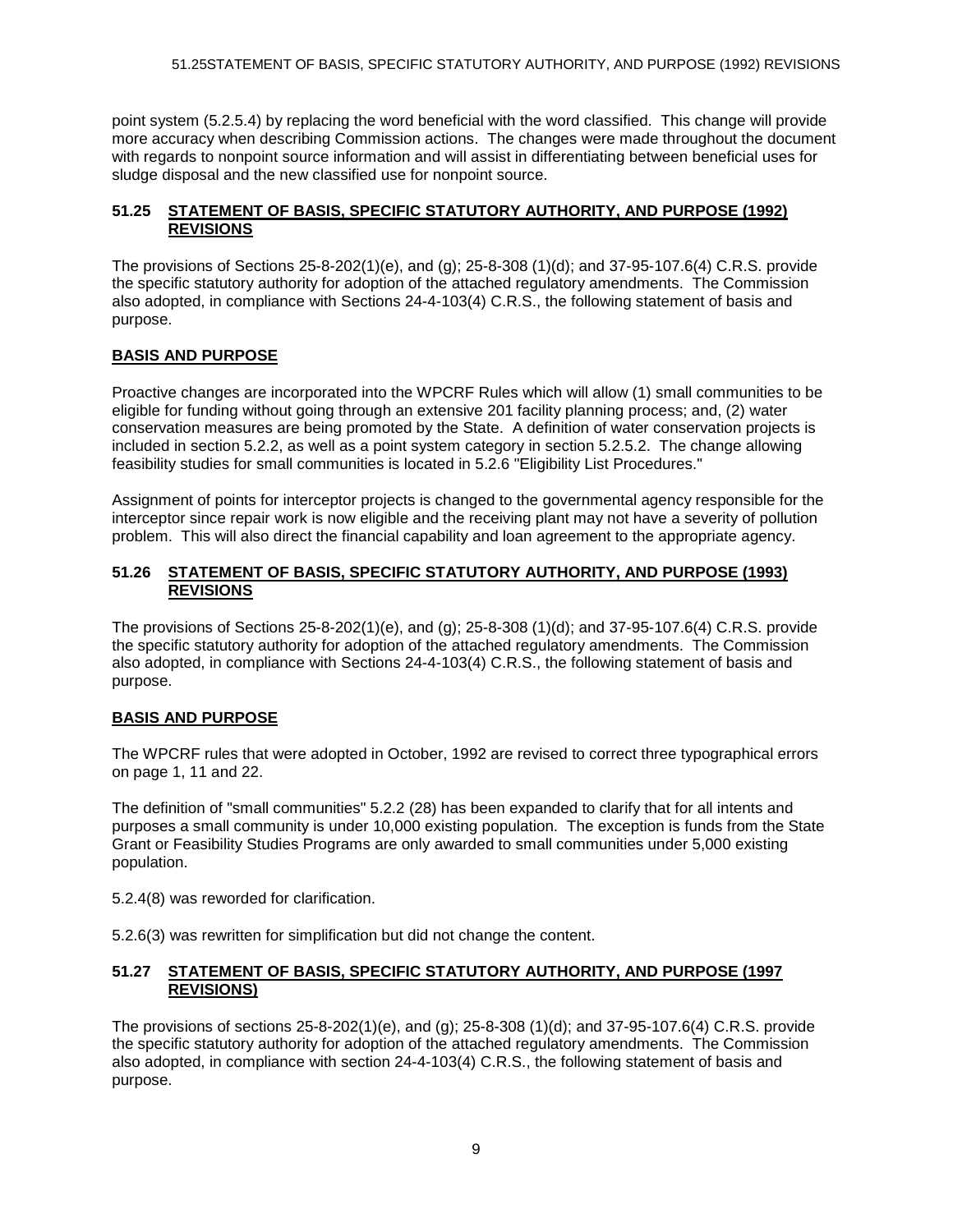### **BASIS AND PURPOSE**

The Federal Clean Water Act and the Environmental Protection Agency have authorized flexibility to state revolving fund programs by encouraging states to fund expandable uses and integrate other water quality eligibilities into their priority systems and plans for distributing funds. The Water Quality Control Commission authorized a critical review team to review and propose revisions to the existing Water Pollution Control Revolving Fund (WPCRF) Rules 5.2.0 (5 CCR 1002-21) to assist communities that are proactive with compliance issues and encourage pollution prevention. With these broad directions in place, the Interim WPCRF Rules with expanded eligibilities were proposed.

The existing WPCRF Rules have separate priority ranking systems for point source (wastewater projects defined by Section 212 of the Federal Act) and nonpoint source projects. The nonpoint source priority system has not been utilized since 1992. The point source priority system required points to be compiled for each project; first for severity of pollution problems, then for quality of receiving waters, financial need, regionalization, water conservation and beneficial use.

The Interim WPCRF Rules provide for a list of all projects that improve or benefit water quality with emphasis on public health, and proactive and long range planning of water quality approaches and/or pollution prevention methods. A more detailed prioritization will be assembled if there is a shortage of funds available.

This interim rule provides two major benefits:

Even though traditional wastewater projects are still a priority and will be identified as such, this rule will allow communities to receive low interest loans for other water quality concerns in their area, such as: stormwater, biosolids, water reuse, landfills, etc.

The effort of compiling the project list will be more strategic with planning and watershed efforts, more accurate with addressing actual water quality needs, less subjective and less resource intensive as far as collecting data to prioritize each project (which would be very difficult with such diverse types of projects).

In subsection (a) of section 5.2.9(6), Procedures for Identifying Projects and Establishing the Project Eligibility List, the Commission has included broader language regarding consultation than appears in the existing rule. The purpose of this language is to further strengthen the WPCRF program by broadening community involvement. The Commission is hopeful that this will result in more timely and accurate needs assessment information, improved coordination between different funding sources, and ongoing feedback on the WPCRF program.

The critical review team recommended that the Commission adopt an interim rule to assess the outcome of such a radical change in prioritizing water quality projects in Colorado before permanently changing this regulation. Therefore, this rulemaking has not repealed the existing regulatory provisions, but rather provides that the new Interim Rules will apply for purposes of developing a FY98 Intended Use Plan. It is anticipated that this Interim WPCRF Rule will be reviewed in an informational hearing in November, 1997, to receive input on the operation of the Interim Rules and whether they should be modified, repealed, or made permanent.

#### **51.28 STATEMENT OF BASIS, SPECIFIC STATUTORY AUTHORITY AND PURPOSE; JULY, 1997 RULEMAKING**

The provisions of sections 25-8-202 and 25-8-401, C.R.S., provide the specific statutory authority for adoption of the attached regulatory amendments. The Commission also adopted, in compliance with section 24-4-103(4) C.R.S., the following statement of basis and purpose.

## **BASIS AND PURPOSE**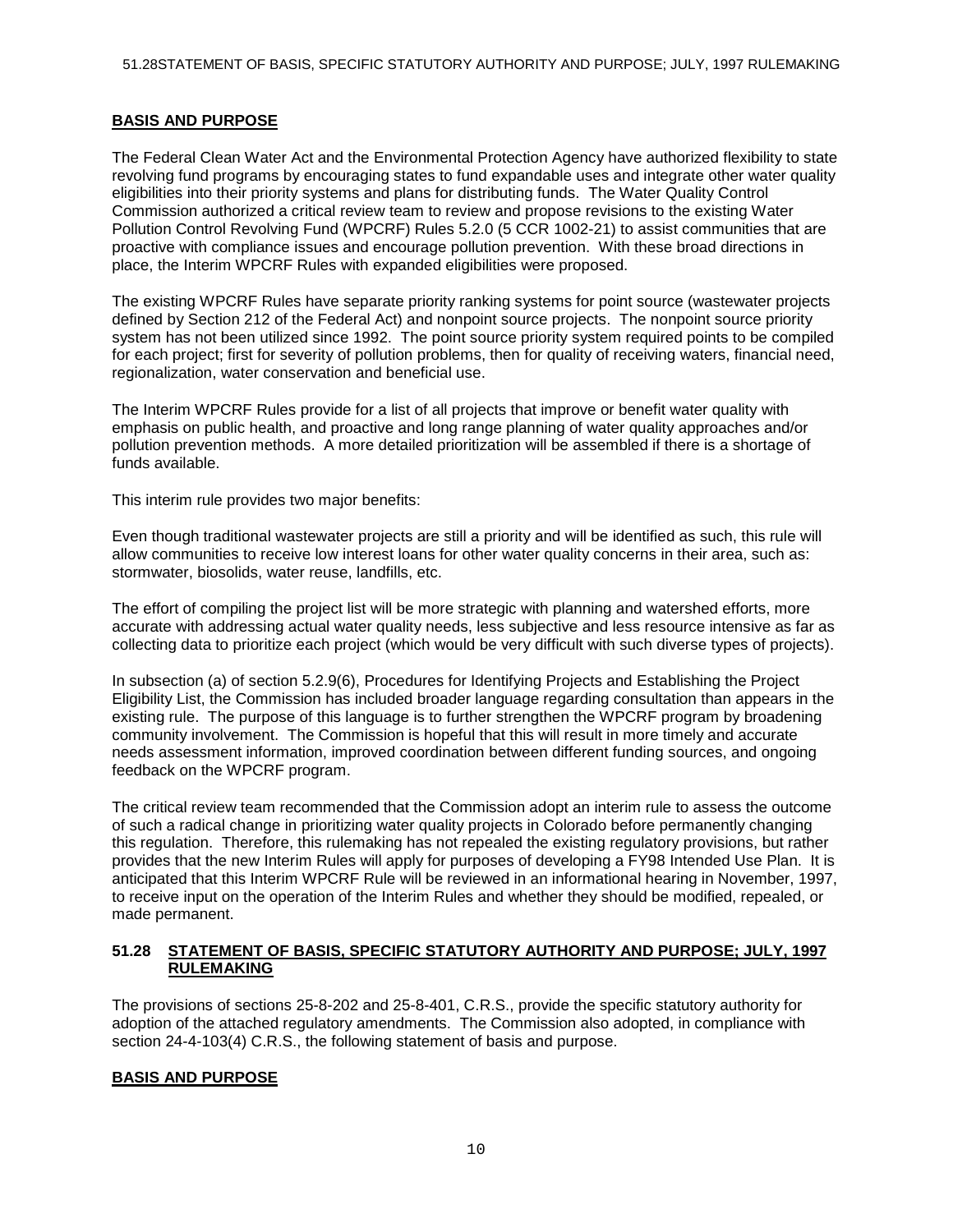The Commission has adopted a revised numbering system for this regulation, as a part of an overall renumbering of all Water Quality Control Commission rules and regulations. The goals of the renumbering are: (1) to achieve a more logical organization and numbering of the regulations, with a system that provides flexibility for future modifications, and (2) to make the Commissions internal numbering system and that of the Colorado Code of Regulations (CCR) consistent. The CCR references for the regulations will also be revised as a result of this hearing.

### **51.29 STATEMENT OF BASIS, SPECIFIC STATUTORY AUTHORITY AND PURPOSE; APRIL, 1998 RULEMAKING**

The provisions of Sections 25-8-202(1)(e), and (g); 25-8-308 (1)(d); and 37-95-107.6(4) C.R.S. provide the specific statutory authority for adoption of the attached regulatory amendments. The Commission also adopted, in compliance with Sections 24-4-103(4) C.R.S., the following statement of basis and purpose.

## **BASIS AND PURPOSE**

The Commission has determined the Interim Rules For FY98 Intended Use Plan (51.11) shall be extended to the FY99 Intended Use Plan (IUP). The Critical Review Team and the Water Quality Control Division has not yet been able to assess the benefit of the new system for identifying water quality projects; it would therefore be premature to adopt permanent revisions to the prioritization system at this time. The watershed efforts now being implemented by the Division as part of the process for identifying projects should be better utilized in the FY99 IUP.

It is anticipated that the Interim WPCRF Rules will be reviewed and the system for identifying eligible projects be assessed by the Critical Review Team prior to August, 1998. The Commission may then decide to schedule a Rulemaking Hearing in January, 1999 to determine whether the Rules should be modified, repealed or made permanent.

#### **51.30 STATEMENT OF BASIS, SPECIFIC STATUTORY AUTHORITY AND PURPOSE; February, 1999 RULEMAKING**

The provisions of Sections 25-8-202(1)(e), and (g); 25-8-308 (1)(d); and 37-95-107.6(4) C.R.S. provide the specific statutory authority for adoption of the attached regulatory amendments. The Commission also adopted, in compliance with Sections 24-4-103(4) C.R.S., the following statement of basis and purpose.

#### **BASIS AND PURPOSE**

The Federal Clean Water Act and the Environmental Protection Agency have authorized flexibility to state revolving fund programs by encouraging states to fund expandable uses and integrate other water quality eligibilities into the Intended Use Plans. The Water Quality Control Commission authorized a critical review team to review and propose revisions to the existing Water Pollution Control Revolving Fund (WPCRF) Rules, No. 51 (5 CCR 1002-51) to assist communities that are proactive with compliance issues and encourage pollution prevention. The Interim WPCRF Rules with expanded eligibilities were adopted as a pilot to be tested on the 1998 and 1999 Intended Use Plan (IUP), project and eligibility lists.

The previous WPCRF Rules have been deleted and the Interim WPCRF Rules are now final with a few changes. Definitions for Traditional and Nontraditional projects have been added as recommended by EPA; a new policy has been added to encourage nontraditional projects as well as traditional projects to meet water quality needs; a description of eligible projects was included; a deadline for the Division to finalize the IUP will be publicized early in the process and any subsequent changes from communities will have to be requested directly to the Commission; the project categories and the subcriteria for further prioritization in case there is a lack of funds have all been grouped together in one area of the rules; and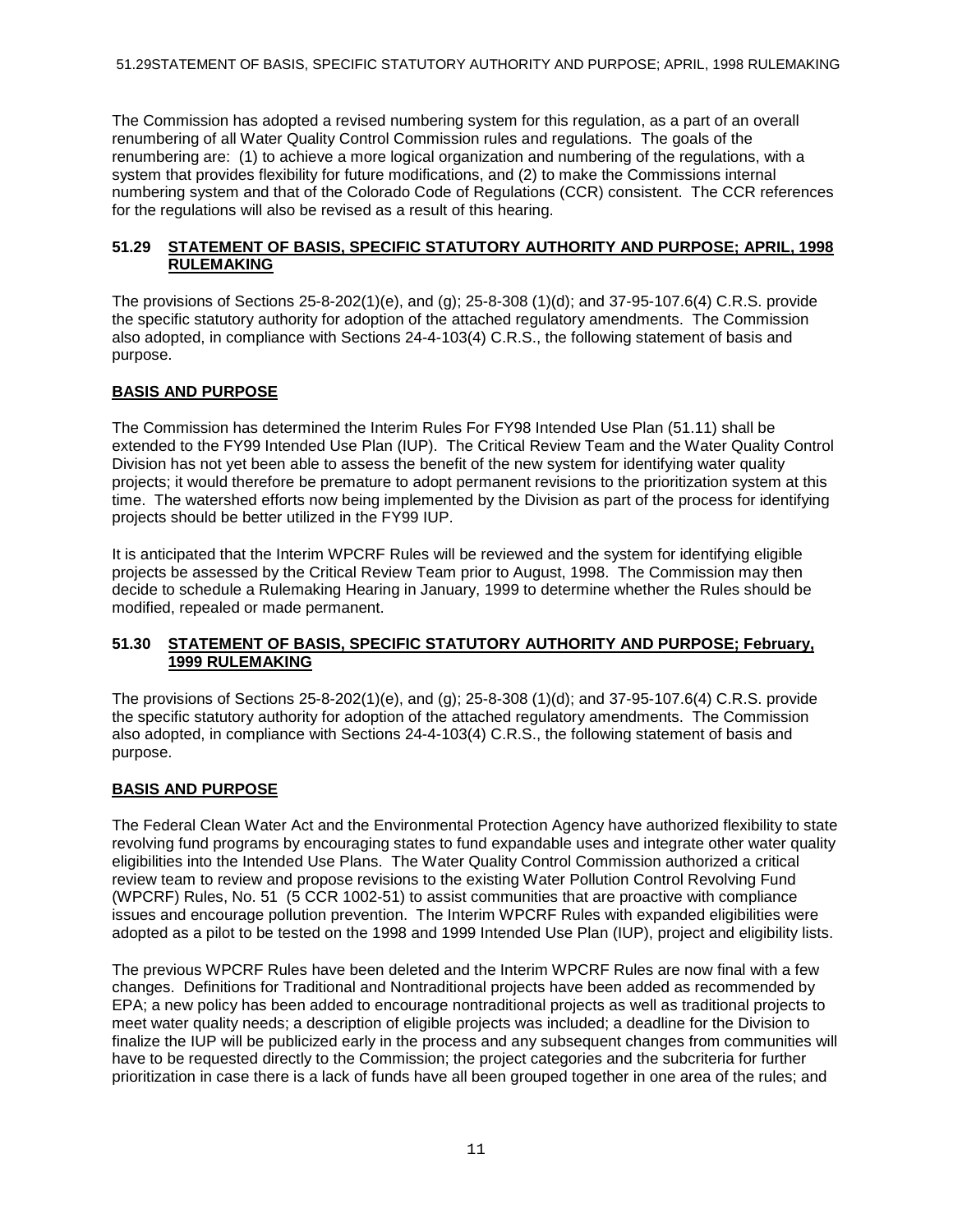the priority for small communities has been deleted since it is already considered by the Division of Local Government when determining financial need.

The WPCRF Rules provide for a list of all projects that improve or benefit water quality with emphasis on public health, and proactive and long range planning of water quality approaches and/or pollution prevention methods.

This rule provides two major benefits:

- 1. Even though traditional wastewater projects are still a priority and will be identified as such, this rule will allow communities to receive low interest loans for other water quality concerns in their area, such as projects relating to: stormwater, biosolids, water reuse, ground water quality, etc.
- 2. The effort of compiling the project list will be more strategic with planning and watershed efforts, more accurate with addressing actual water quality needs, less subjective and less resource intensive as far as collecting data to prioritize each project (which would be very difficult with such diverse types of projects).

A representative from the Denver Regional Council of Governments requested that the Commission broaden the definition of "governmental agencies" to include unincorporated associations and other entities recognized in water quality management plans. The Commission chose to conform the definition in this regulation to the terminology in the Colorado Water Resources and Power Development Authority Act, Title 37, Article 95, C.R.S., since that statute determines which entities qualify for funding under this program. To change which entities can receive funding would require a statutory change by the Colorado General Assembly. In the absence of any such change, the Commission notes that creative options are available under the current definition to the extent that multiple entities that qualify as "government agencies" choose to work cooperatively on a project.

### **51.31 STATEMENT OF BASIS, SPECIFIC STATUTORY AUTHORITY AND PURPOSE; May, 2000 RULEMAKING**

The provisions of Sections 25-8-202(1)(e) and (g); 25-8-308 (1)(d); and 37-95-107.6(4) C.R.S. provide the specific statutory authority for adoption of the attached regulatory amendments. The Commission also adopted, in compliance with Section 24-4-103(4) C.R.S., the following statement of basis and purpose.

## **BASIS AND PURPOSE**

These regulations were amended to simplify the Water Pollution Control Revolving Fund (WPCRF) Intended Use Plan process along with some minor editing. The Intended Use Plan previously contained two lists. The Project List identified all projects including long term needs. The Project Eligibility List contained projects extracted from the Project List that had prepared or anticipated preparing a facility plan during the funding year. Based on recommendations from stakeholders, the two lists were combined into one Project Eligibility List. Additions and modifications to this list will be submitted to the legislature each year for approval.

The Drinking Water Revolving Fund (DWRF) Intended Use Plan also contains a comprehensive Project Eligibility List that identifies all projects, including long term needs. Additions and modifications to the Project Eligibility List are submitted to the legislature each year; this approach has been very successful.

The Water Quality Control Division requested the change to the WPCRF process to be consistent with the DWRF. This simplified approach will alleviate several problems. Having a similar format for both the WPCRF and DWRF Intended Use Plans will make the processes easier for program personnel and communities to understand. Compressing the process to one list will also alleviate the possibility of potential data transfer errors. Finally, by submitting a comprehensive list of projects for legislative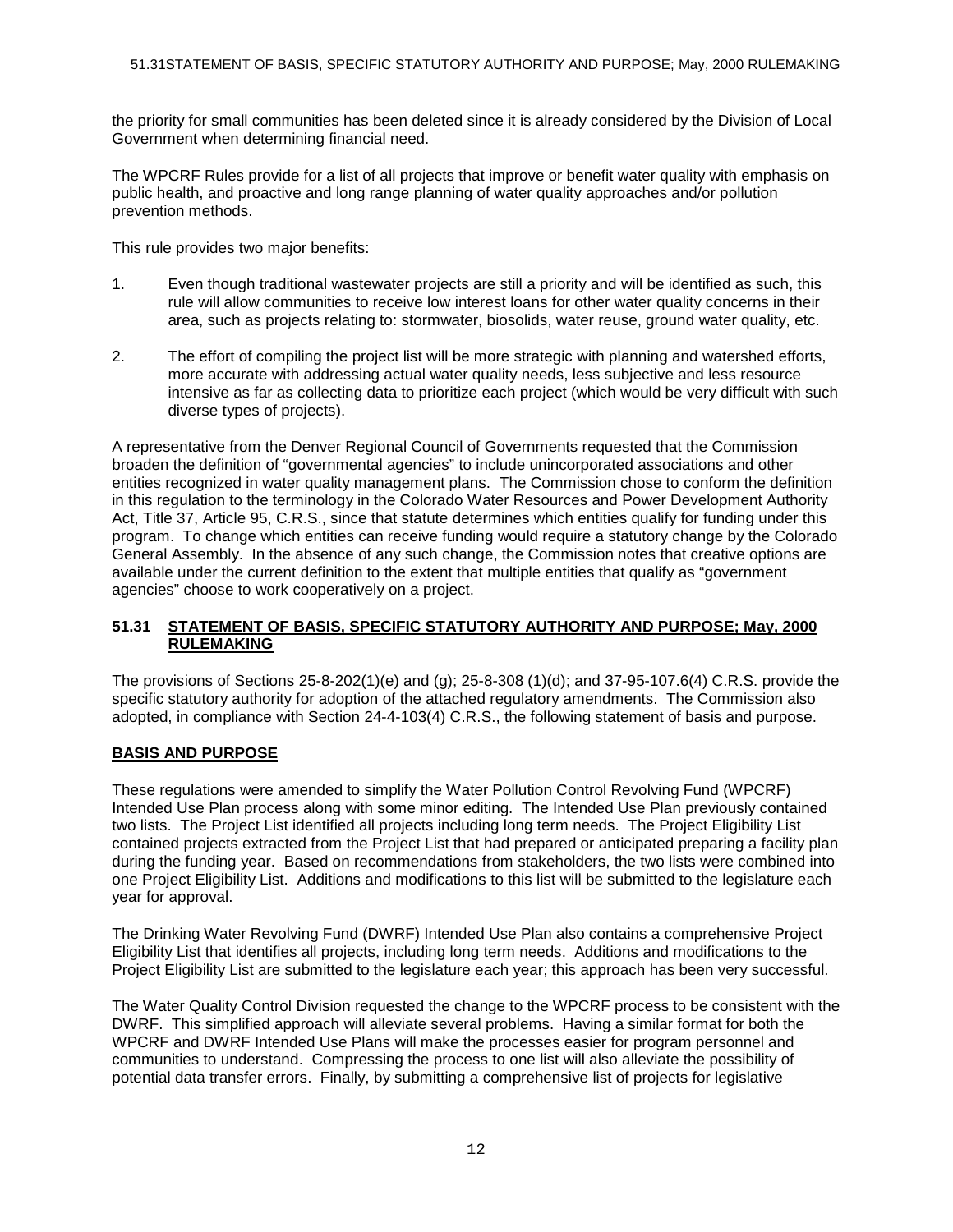approval, projects that were not ready to proceed during the funding year, but later become ready for funding, will not have to wait until the next legislative session.

### **51.32 STATEMENT OF BASIS, SPECIFIC STATUTORY AUTHORITY, AND PURPOSE (MAY 2004 RULEMAKING)**

Sections 25-8-202(1)(e) and (g); 25-8-308 (1)(d); and 37-95-107.6(4), C.R.S. provide the specific statutory authority for adoption of the attached regulatory amendments. The Commission also adopted, in compliance with section 24-4-103(4), C.R.S., the following statement of basis and purpose.

## **BASIS AND PURPOSE**

Recent statutory amendments necessitated changes to the Water Pollution Control Revolving Fund (WPCRF) Rules, Regulation No. 51. The Division and the Attorney General's Office took this rulemaking opportunity to reexamine the regulation for consistency with federal requirements. The Attorney General's Office, along with the Division and a stakeholders group, also discussed options to simplify the process for the Commission's annual approval of the "Intended Use Plan."

In order to accomplish these objectives, the Commission made the following changes to Regulation No. 51:

Section 51.3 - This section was amended to specifically include the federal requirements for developing the annual Intended Use Plan. The section (along with section 51.5(8)) was also amended to make the process for annual changes to the Intended Use Plan more flexible by authorizing the Commission to approve of the Plan in a public forum after a public notice and comment period, while deleting the requirement for a rulemaking process.

Section 51.5(2) - Category 1 and 2 were explained further to assist staff in categorizing projects on the Project Eligibility List.

Section 51.5(3) - Language was added to specify that applications for leveraged loan projects must be submitted by a deadline established in the Intended Use Plan. This process allows staff to prioritize projects when the WPCRF lacks sufficient funds to provide loans to all eligible applicants ready to proceed.

Section 51.5(9) - This provision was included to reflect recent amendments to the Colorado Water Resources and Power Development Authority Act that allow emergency projects to be added to the Project Eligibility List for funding throughout the year with approval by the Commission.

#### **51.33 STATEMENT OF BASIS, SPECIFIC STATUTORY AUTHORITY, AND PURPOSE (OCTOBER 2005 RULEMAKING, EFFECTIVE NOVEMBER 30, 2005)**

Sections 25-8-202(1)(e) and (g); 25-8-308 (1)(d); and 37-95-107.6(4), C.R.S. provide the specific statutory authority for adoption of the attached regulatory amendments. The Commission also adopted, in compliance with section 24-4-103(4), C.R.S., the following statement of basis and purpose.

#### **BASIS AND PURPOSE**

Under the Clean Water Act, States are authorized to provide "loans at or below market interest rates, including interest free loans, at terms not to exceed 20 years." These regulations have been amended to include Section 51.6 that allows for a Disadvantage Community Loan program. The section also outlines the procedures that will be used during the approval and amendment process of Colorado's annual IUP as it relates to the administration of its Disadvantaged Communities Program. The Division, Authority and the Division of Local Government worked with a stakeholders group to identify eligibility criteria that is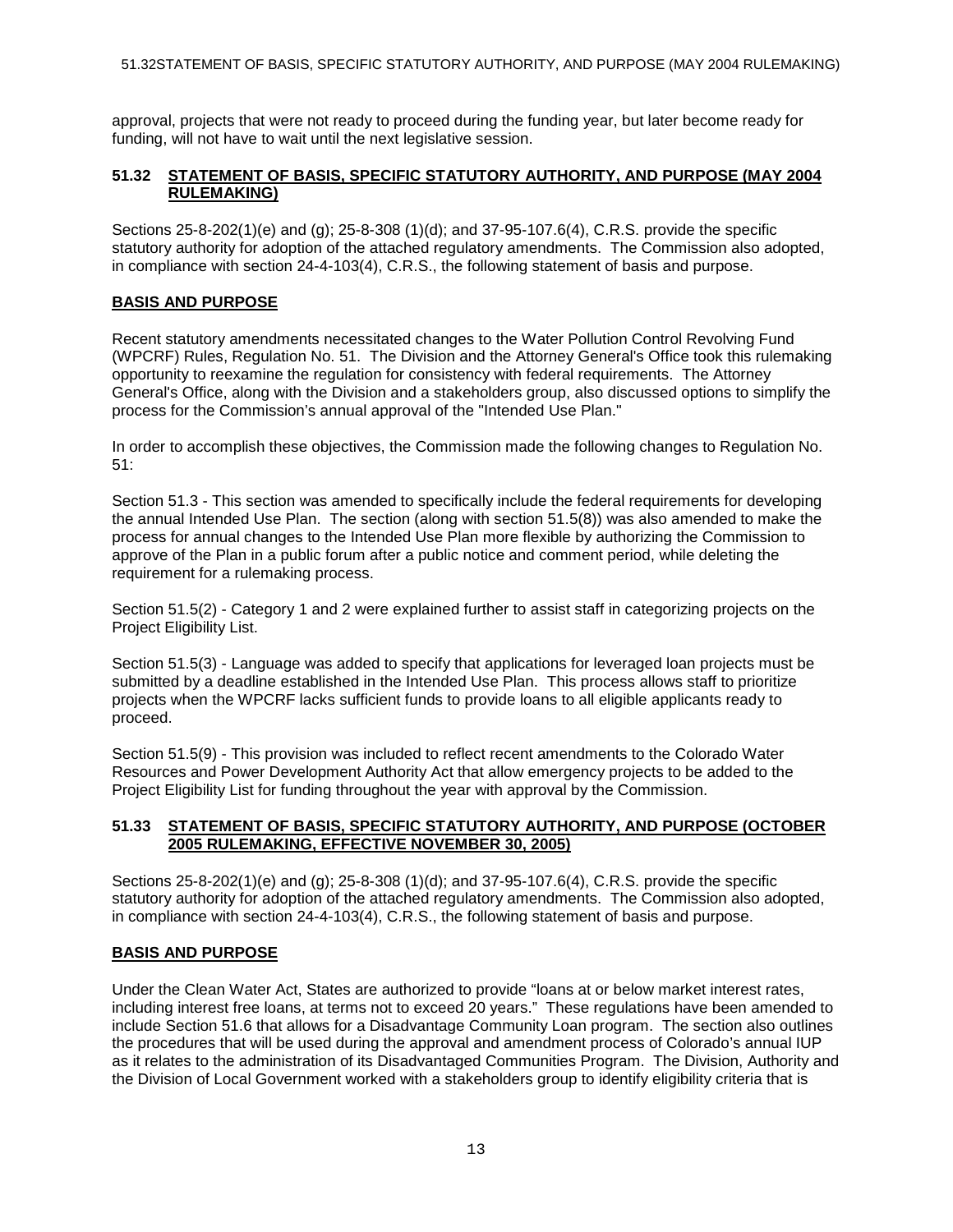outlined in the annual IUP. This program is being implemented in response to the growing needs of small community systems faced with implementing water quality infrastructure projects.

## **51.34 STATEMENT OF BASIS, SPECIFIC STATUTORY AUTHORITY, AND PURPOSE (JULY 2008 RULEMAKING, EFFECTIVE JANUARY 1, 2009)**

Sections 25-8-202(1)(e) and (g); 25-8-308 (1)(d); and 37-95-107.6(4), C.R.S. provide the specific statutory authority for adoption of the attached regulatory amendments. The Commission also adopted, in compliance with section 24-4-103(4), C.R.S., the following statement of basis and purpose.

## **BASIS AND PURPOSE**

Federal funding for Water Pollution Control Revolving Loan Fund has been significantly reduced over the last 5 years. This reduction in federal funds has resulted in limited loan capacity available for Colorado's wastewater treatment projects. In order to assure that the limited loan funds are directed to projects that have the most environmental and public health benefits, this rule has been revised to replace the current three-category system.

This proposed categorization system is anticipated to provide greater discrimination among the projects than the existing categorization system. In addition, the Rules have been revised to include changes to the prioritization point system that will be used to rank projects within each category. The categories will still dictate what types of projects will be funded before others. However, the revisions to the Rules expand the prioritization point scheme to encompass more projects with a potential environmental benefit. Points will be provided to communities based on their population and financial need, whether the facility is currently under an enforcement action, whether the project will reduce the discharge of pollutant(s) to a segment impaired for the relevant pollutant(s), and/or whether the project will implement green infrastructure/sustainable measures technology and/or practices.

The Division has sought input from an internal stakeholders' group comprised of Division staff from the permitting (surface water, ground water, stormwater), enforcement, non-point source, source water protection, and total maximum daily load programs. Input was also sought from the DLG, the Authority and the Wastewater Utility Council.

#### **51.35 FINDINGS IN SUPPORT OF EMERGENCY REVISIONS TO REGULATION #51, WATER POLLUTION CONTROL REVOLVING FUND RULES [5 CCR 1002-51] (MARCH 9, 2009)**

The Commission conducted this rulemaking hearing to add a sixth category of projects for inclusion on the Water Pollution Control Revolving Fund Project Eligibility List. The addition of this category will ensure that Colorado will be able to use all funds that may become available under the American Recovery and Reinvestment Act of 2009 (ARRA). Projects added to the existing 2009 Project Eligibility list will receive funding only if necessary to fully utilize existing loan capacity and new federal funding that may become available in 2009. Consistent with the existing structure for prioritization, Category 6 projects will only be considered for funding after all other projects designated under Categories 1-5 have been given an opportunity to proceed. Category 6 projects will be subject to the eligibility requirements and intra-category ranking system outlined in Section 51.5 of this regulation.

The Commission intends that terms and conditions specific to the administration of grant monies received under the ARRA will be memorialized in an addendum to the 2009 Water Pollution Control Revolving Fund and State Domestic Wastewater Treatment Grant Intended Use Plan (IUP). Such terms and conditions may include additional criteria for funding eligibility and priority ranking to comply with the requirements of the ARRA and to maintain consistency with EPA's final ARRA guidance document. Interim deadlines or milestones to ensure that projects are proceeding expeditiously to meet the 12 month deadline in the ARRA may also be included in the IUP Addendum. To the extent that any of the terms and conditions in the IUP Addendum may differ from the original 2009 IUP or these Regulations, the Commission intends that the provisions of the IUP Addendum will govern with respect to the details of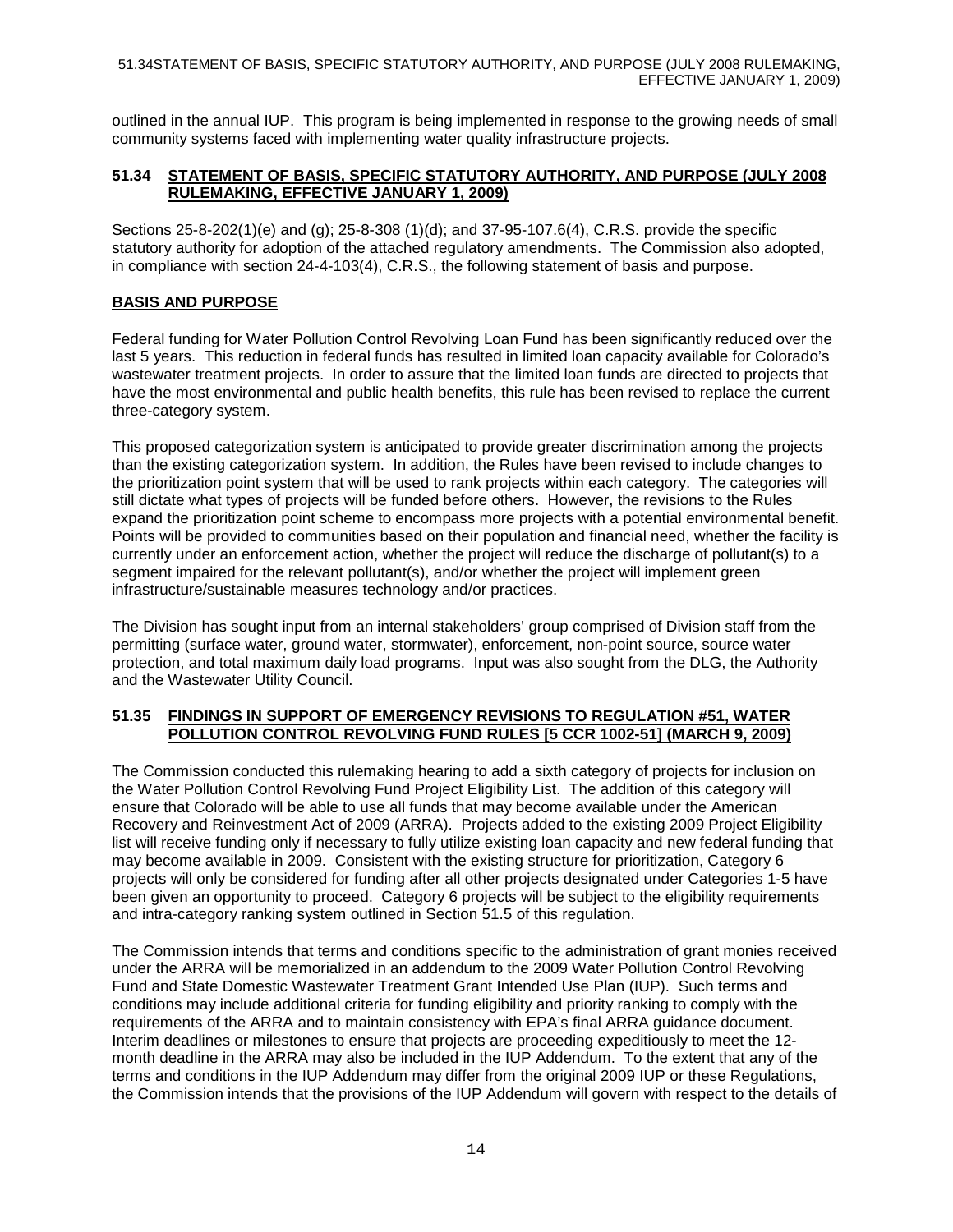administering ARRA funds among the six funding categories. The Commission will utilize its administrative action hearing process, including opportunity for public review and comment, for approval of any IUP Addendum(s) as developed by the Water Quality Control Division, the Division of Local Affairs, and the Colorado Water Resources and Power Development Authority, consistent with Section 606(c) of the federal Clean Water Act.

The Commission adopted these revisions on an emergency basis, with the intent that such revisions become effective immediately. The Commission found that immediate adoption of these revisions to Regulation #51 is imperatively necessary to preserve public health, safety or welfare and that compliance with the requirements of section 24-4-103, C.R.S. would be contrary to the public interest.

The Commission found that immediate effectiveness of these regulatory revisions was necessary to ensure timely addition of new projects to the Project Eligibility List contained within the 2009 IUP. To that end, the Commission conducted an administrative action hearing immediately after the Regulation #51 rulemaking hearing for the purpose of considering appropriate additions to the IUP (in the form of an addendum) and addition of specific projects to the Project Eligibility List contained in the IUP. The Commission determined that the projects added to the Project Eligibility List are emergency projects needed to prevent or address threats to public health or the environment. The Commission intends that the revised Project Eligibility List be submitted to the General Assembly for action by the April 1, 2009 statutory approval deadline.

## **51.36 STATEMENT OF BASIS, SPECIFIC STATUTORY AUTHORITY, AND PURPOSE (MARCH 9, 2009 RULEMAKING, EFFECTIVE APRIL 30, 2009)**

Sections 25-8-202(1)(e) and (g); and Section 37-95-107.6(4), C.R.S. provide the specific statutory authority for adoption of the attached regulatory amendments. The Commission also adopted, in compliance with section 24-4-103(4), C.R.S., the following statement of basis and purpose.

## **BASIS AND PURPOSE**

The Commission conducted this rulemaking hearing to add a sixth category of projects for inclusion on the Water Pollution Control Revolving Fund Project Eligibility List. The addition of this category will ensure that Colorado will be able to use all funds that may become available under the American Reinvestment and Recovery Act of 2009 (ARRA). Projects added to the existing 2009 Project Eligibility list will receive funding only if necessary to fully utilize existing loan capacity and new federal funding that may become available in 2009. Consistent with the existing structure for prioritization, Category 6 projects will only be considered for funding after all other projects designated under Categories 1-5 have been given an opportunity to proceed. Category 6 projects will be subject to the eligibility requirements and intra-category ranking system outlined in Section 51.5 of this regulation.

The Commission intends that terms and conditions specific to the administration of grant monies received under the ARRA will be memorialized in an addendum to the 2009 Water Pollution Control Revolving Fund and State Domestic Wastewater Treatment Grant Intended Use Plan (IUP). Such terms and conditions may include additional criteria for funding eligibility and priority ranking to comply with the requirements of the ARRA and to maintain consistency with EPA's final ARRA guidance document. Interim deadlines or milestones to ensure that projects are proceeding expeditiously to meet the 12 month deadline in the ARRA may also be included in the IUP Addendum. To the extent that any of the terms and conditions in the IUP Addendum may differ from the original 2009 IUP or these Regulations, the Commission intends that the provisions of the IUP Addendum will govern with respect to the details of administering ARRA funds among the six funding categories. The Commission will utilize its administrative action hearing process, including opportunity for public review and comment, for approval of any IUP Addendum(s) as developed by the Water Quality Control Division, the Division of Local Affairs, and the Colorado Water Resources and Power Development Authority, consistent with Section 606(c) of the federal Clean Water Act.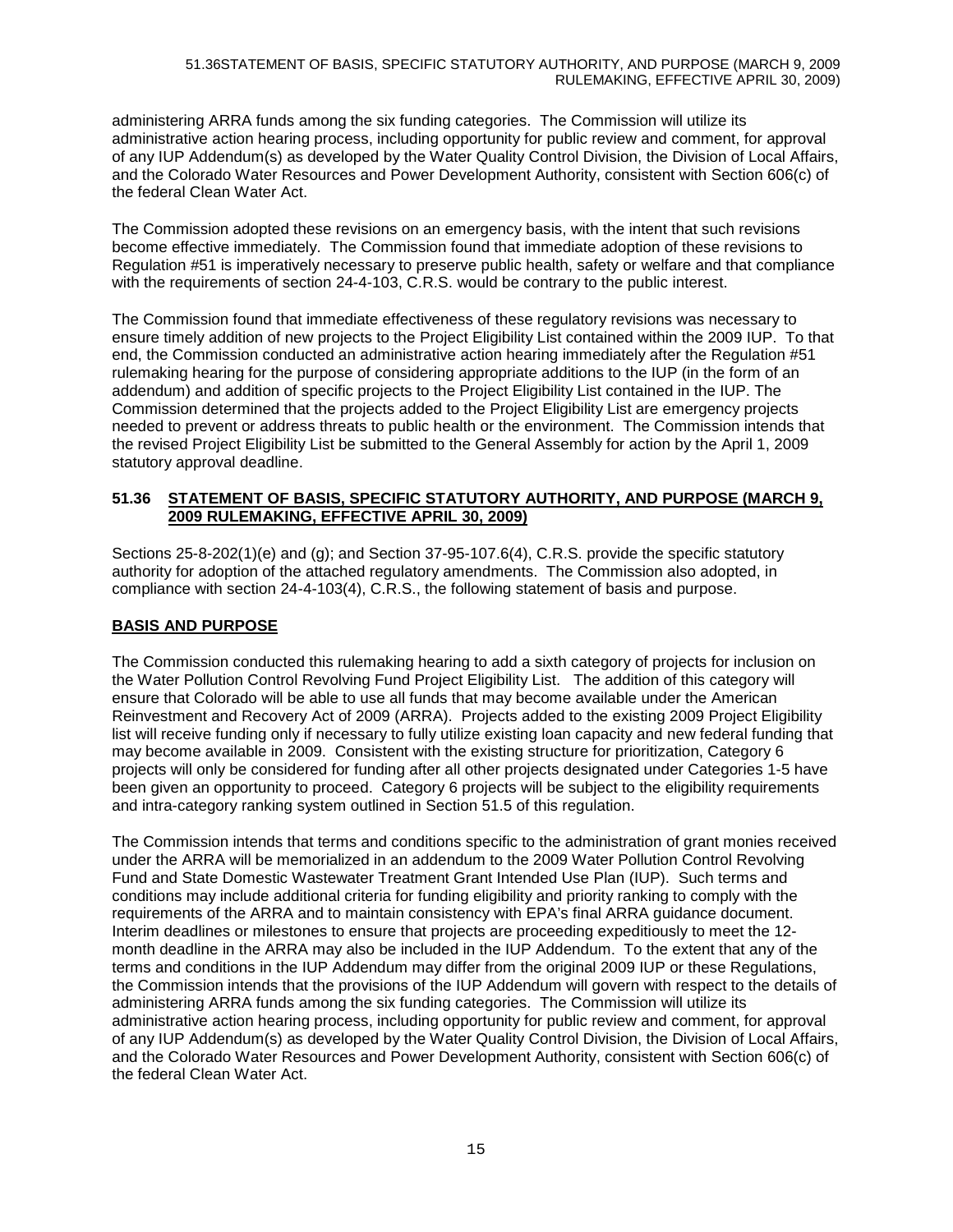The Commission adopted these revisions on both an emergency and permanent basis, with the intent that the permanent amendments become effective April 30, 2009.

## PARTIES TO THE RULEMAKING

- 1. Denver Water
- 2. City of Aurora
- 3. Colorado Contractors Association<br>4 Morthwest Colorado Council of Go
- Northwest Colorado Council of Governments

#### **51.37 STATEMENT OF BASIS, SPECIFIC STATUTORY AUTHORITY, AND PURPOSE (MAY 14, 2012 RULEMAKING, EFFECTIVE JUNE 30, 2012)**

Sections 25-8-202(1)(e) and (g); and section 37-95-107.6, C.R.S. provide the specific statutory authority for adoption of the attached regulatory amendments. The Commission also adopted, in compliance with section 24-4-103(4), C.R.S., the following statement of basis and purpose.

#### **BASIS AND PURPOSE**

The Commission took action to modify Regulation #51 by: removing the criteria for determining the priority assigned and including it in the Intended Use Plan (IUP); eliminating the categories and developing new criteria for determining the a project's priority; moving a number of items to the General Policies Section; establishing a Project Loan List that includes all projects that can be reasonably anticipated to receive a loan; and adding/deleting/revising definitions and updating other provisions. The Commission adopted these revisions for two principal reasons:

- 1. To provide a new emphasis on funding projects based on improving water quality consistent with subsection 51.4(6) of this regulation while maintaining the current emphasis on providing funding opportunities for smaller, less financially capable communities; and
- 2. To improve the function and transparency of the Water Pollution Control Revolving Fund loan process.

The Commission's action to modify Regulation #51 will require revisions to the process for prioritizing projects and the Commission is aware of the approach the Water Quality Control Division (Division), the Colorado Water Resources and Power Development Authority (Authority), and the Colorado Division of Local Governments (DLG) have developed to revise the project prioritization system for inclusion in the 2013 IUP. While the revised system will be proposed for consideration in a draft IUP at the October 2012 administrative action hearing, the Commission understands and appreciates that the Division, the Authority, and DLG have conducted significant outreach to inform stakeholders of the draft approach that will be included in the IUP.

Specific modifications to Regulation #51 on a section-by-section basis are described below.

Section 51.2 – Definitions – Several new definitions were added to define terms used in the previous regulation as well as terms added to the regulation. Several existing definitions were deleted as the terms were no longer used in the regulation. The Commission also revised existing definitions to clarify their intent or to make them consistent with the definition in other regulations or statute.

Section 51.3 – Intended Use Plan – This section was modified to direct that the criteria for prioritizing projects are to be included in the IUP and to identify that the federal authority for projects is derived from sections 212 and 319 of the Clean Water Act.

Section 51.4 – General Policies – The Commission revised subsection 51.4(5) to indicate it will promote green infrastructure projects related to the control of stormwater pollution as these projects are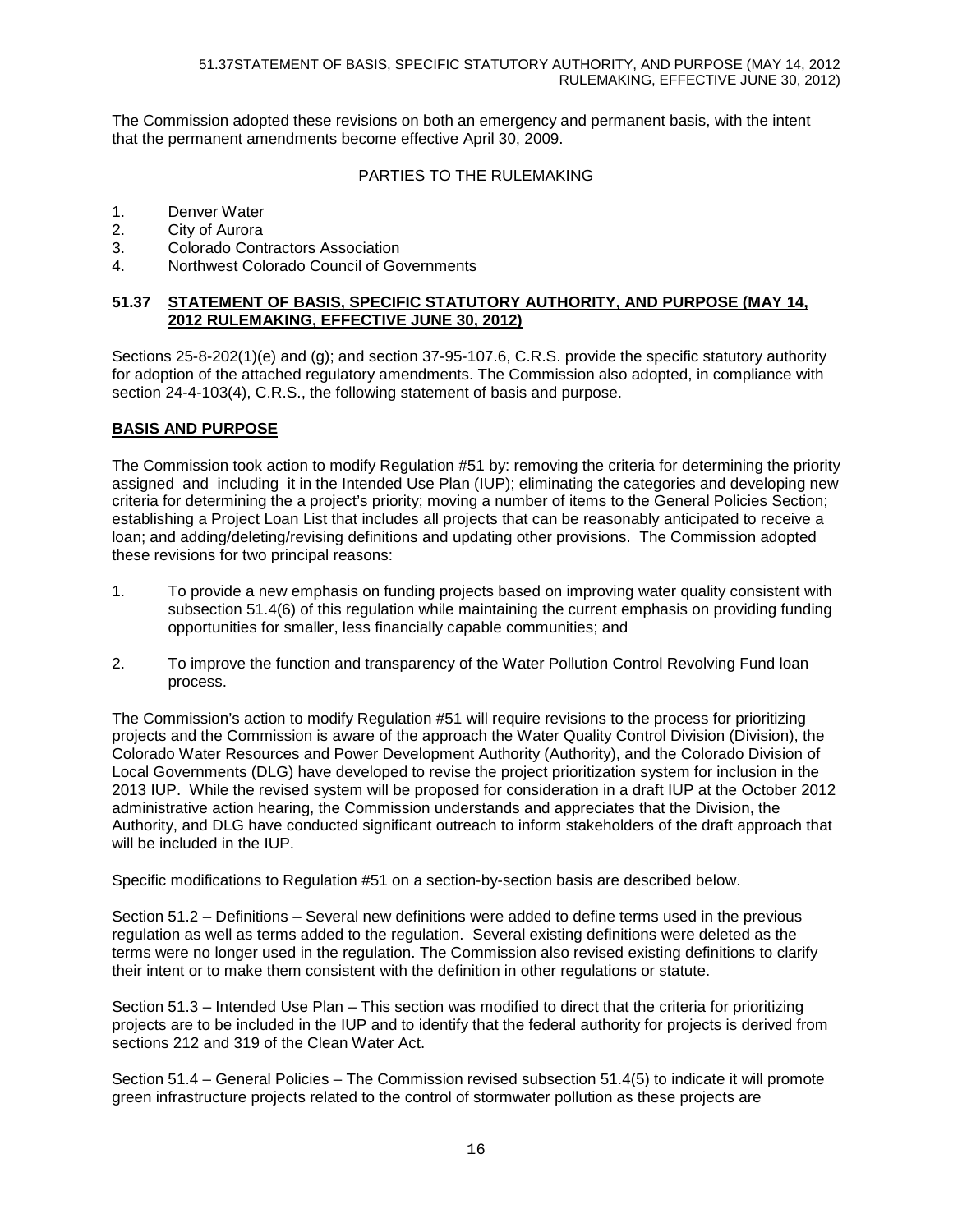#### 51.38STATEMENT OF BASIS, SPECIFIC STATUTORY AUTHORITY, AND PURPOSE (AUGUST 10, 2015 RULEMAKING, EFFECTIVE SEPTEMBER 30, 2015)

sustainable approaches to pollution control as are the other projects described in this subsection. The Commission also moved several provisions from section 51.5 to this section because they were seen more as statements of policy.

Section 51.5 – Procedures for Identifying Projects and Establishing the Project Eligibility List – The Commission renamed this section to denote a change in the process due to the addition of the concept of the Projected Loan List. This section lays out the broad approach to identify projects and to develop the Project Eligibility List. The Commission deleted the previous concept of project categories that had been used to prioritize projects and was based on a blend of concepts: 1) the type of problem to be solved (e.g., noncompliance at a wastewater treatment facility and health hazard due to surfacing ISDS), and 2) the type of project (e.g., wastewater treatment plants, stormwater treatment, and nonpoint source projects). These were replaced with project types that will be used to categorize projects for the Project Eligibility List. The Commission also deleted the detailed project priority scoring system that will be replaced by the new project priority system to be established in the IUP. This eliminates the previous approach of prioritizing projects based on category first, and then priority score within the category.

Section 51.6 – Procedures for Establishing the Projected Loan List and Distributing Funds – The Commission created a new section 51.6 to establish the concept of the Projected Loan List. This list will be used to identify which projects on the Project Eligibility List are most likely ready to proceed to the application and funding stages. Project proponents will have to provide information under the five identified factors in subsection 51.6(2) to allow for the required priority scoring. These factors are based on local fiscal capacity and affordability indicators, water quality improvement benefits, green project/sustainability benefits, compliance status, and readiness to proceed that, taken together, will result in projects being funded that will help attain the water quality and other goals identified by the Division and the Commission. These factors will serve as a general guide for the Division, the Authority, and DLG to establish specific criteria in the IUP upon which all projects will be evaluated and scored.

The Commission also established conditions under which the Division will identify projects that are within the fundable range based on a combination of readiness to proceed and priority score. This will allow the Division, Authority, and DLG to focus the bulk of their efforts on projects that are most likely to proceed during the coming year.

Section 51.7 - Disadvantaged Communities – The Commission revised section 51.7 (previously section 51.6) to delete the requirement for periodic review of the disadvantaged community program, as the Commission finds that provision of funding to disadvantaged communities is an important aspect of the WPCRF program and such funding should be provided when authorized.

Section 51.8 – The Commission added a new section 51.8 to authorize funding of planning and design grants when such funding is approved in the IUP.

# PARTIES TO THE RULEMAKING

- 1. Colorado Municipal League
- 2. Colorado Stormwater Council

#### **51.38 STATEMENT OF BASIS, SPECIFIC STATUTORY AUTHORITY, AND PURPOSE (AUGUST 10, 2015 RULEMAKING, EFFECTIVE SEPTEMBER 30, 2015)**

Sections 25-8-202(1)(e) and (g); and section 37-95-107.6, C.R.S. provide the specific statutory authority for adoption of the attached regulatory amendments. The Commission also adopted, in compliance with section 24-4-103(4), C.R.S., the following statement of basis and purpose.

## **BASIS AND PURPOSE**